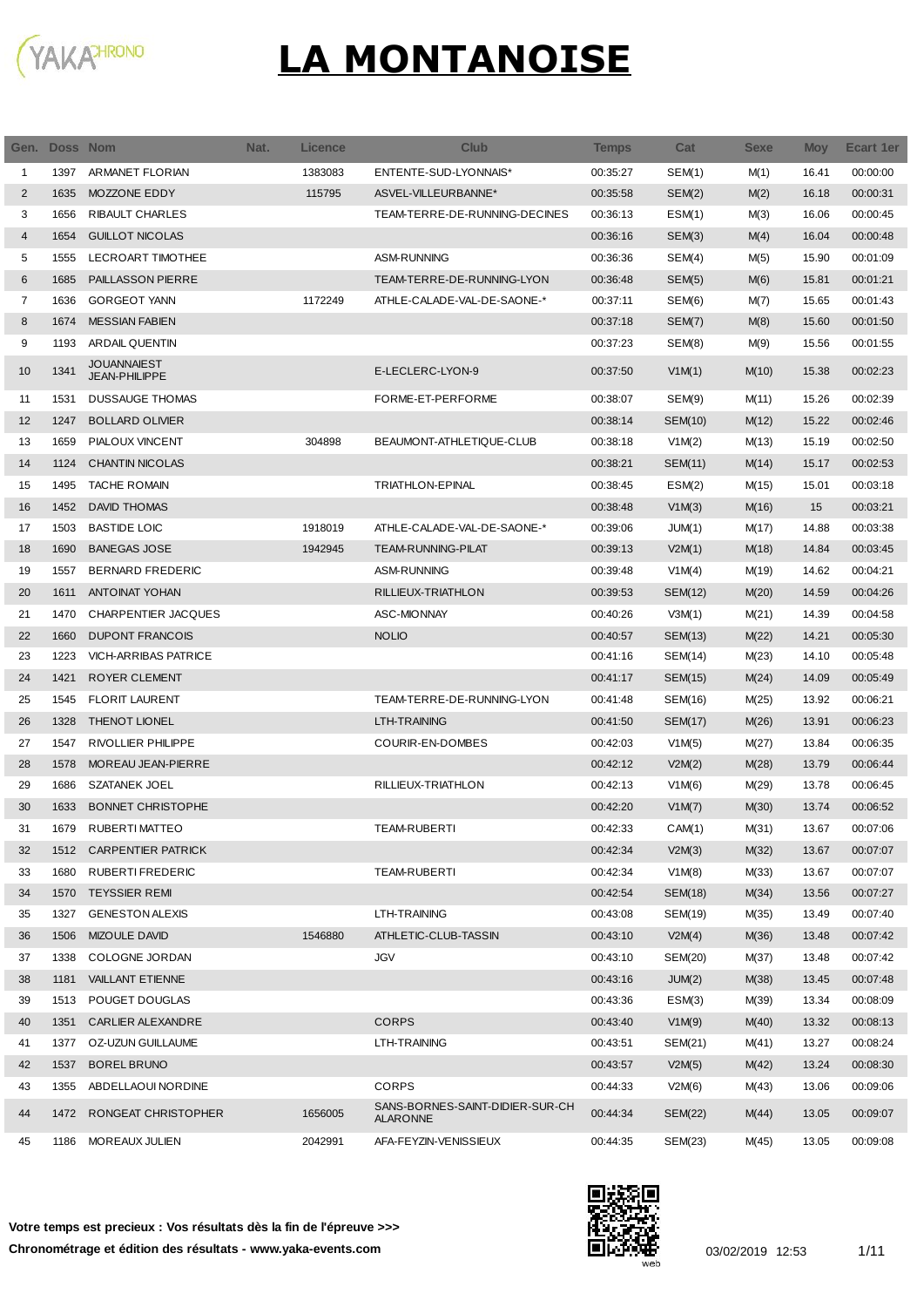

| Gen. | Doss Nom |                                 | Nat. | <b>Licence</b> | <b>Club</b>                 | <b>Temps</b> | Cat            | <b>Sexe</b> | <b>Moy</b> | Ecart 1er |
|------|----------|---------------------------------|------|----------------|-----------------------------|--------------|----------------|-------------|------------|-----------|
| 46   | 1558     | <b>GENDRE AYMERIC</b>           |      |                | <b>ASM-RUNNING</b>          | 00:44:57     | V1M(10)        | M(46)       | 12.94      | 00:09:30  |
| 47   | 1400     | CASTRO JUAN                     |      |                | LES-INGE.-SPEC.             | 00:44:58     | SEM(24)        | M(47)       | 12.94      | 00:09:31  |
| 48   | 1602     | <b>KREUZER LAURENT</b>          |      |                |                             | 00:45:15     | V1M(11)        | M(48)       | 12.86      | 00:09:47  |
| 49   | 1252     | <b>CANTIN YOANN</b>             |      |                | AF                          | 00:45:19     | SEM(25)        | M(49)       | 12.84      | 00:09:51  |
| 50   | 1596     | PELKA OLIVIER                   |      | 2068159        | <b>AS-CAVAILLON</b>         | 00:45:27     | V1M(12)        | M(50)       | 12.80      | 00:10:00  |
| 51   | 1630     | <b>MATERA AMANDINE</b>          |      | 402516         | DECINES-MEYZIEU-ATHLETISME* | 00:45:28     | SEF(1)         | F(1)        | 12.80      | 00:10:01  |
| 52   | 1670     | <b>LEDUC MATHIAS</b>            |      |                |                             | 00:45:28     | SEM(26)        | M(51)       | 12.80      | 00:10:01  |
| 53   | 1238     | <b>CHETRIT JULIE</b>            |      |                | <b>TEAM-PERFORMANCE</b>     | 00:45:33     | SEF(2)         | F(2)        | 12.77      | 00:10:06  |
| 54   | 1591     | RAQUIN DOMINIQUE                |      |                |                             | 00:45:35     | V1M(13)        | M(52)       | 12.76      | 00:10:08  |
| 55   | 1436     | ROSSO DAMIEN                    |      |                |                             | 00:45:42     | V1M(14)        | M(53)       | 12.73      | 00:10:15  |
| 56   | 1126     | PIETRE LOIC                     |      |                | <b>TVSV</b>                 | 00:45:44     | <b>SEM(27)</b> | M(54)       | 12.72      | 00:10:17  |
| 57   | 1382     | DENOYEL FELIX                   |      | 808261         | CASCOL-ATHLETISME           | 00:45:55     | SEM(28)        | M(55)       | 12.67      | 00:10:28  |
| 58   | 1331     | DEVILLER HERVE                  |      |                | <b>TRI-VILLEFRANCHE</b>     | 00:46:16     | V1M(15)        | M(56)       | 12.57      | 00:10:48  |
| 59   | 1666     | <b>VILLACAMPA CELINE</b>        |      |                | <b>TEAM-PERFORMANCE</b>     | 00:46:17     | V1F(1)         | F(3)        | 12.57      | 00:10:49  |
| 60   | 1610     | <b>BAILLAT STEPHANE</b>         |      |                |                             | 00:46:20     | V1M(16)        | M(57)       | 12.56      | 00:10:52  |
| 61   | 1356     | AHMED-KADI TOUFIK               |      |                | <b>CORPS</b>                | 00:46:27     | V1M(17)        | M(58)       | 12.52      | 00:11:00  |
| 62   | 1652     | JAMOT-BOCENO MAURIANE           |      | 1223974        | ATHLETIC-CLUB-ARPAJONAIS    | 00:46:30     | SEM(29)        | M(59)       | 12.51      | 00:11:03  |
| 63   | 1379     | <b>MAZARS BERANGERE</b>         |      |                |                             | 00:46:31     | V1F(2)         | F(4)        | 12.51      | 00:11:04  |
| 64   | 1682     | <b>REBOUL NADEGE</b>            |      | 1782312        | AS-CALUIRE-ET-CUIRE         | 00:46:43     | SEF(3)         | F(5)        | 12.45      | 00:11:16  |
| 65   | 1534     | <b>LARGUIER CHLOE</b>           |      |                |                             | 00:46:44     | SEF(4)         | F(6)        | 12.45      | 00:11:17  |
| 66   | 1549     | <b>RIVOLLIER MARC</b>           |      |                |                             | 00:46:48     | V2M(7)         | M(60)       | 12.43      | 00:11:21  |
| 67   | 1647     | <b>LAIEB SONIA</b>              |      |                | <b>JOCEL</b>                | 00:46:54     | V1F(3)         | F(7)        | 12.40      | 00:11:27  |
| 68   | 1603     | <b>CLEMENT DANIEL</b>           |      |                |                             | 00:46:55     | V2M(8)         | M(61)       | 12.40      | 00:11:28  |
| 69   | 1406     | <b>CHAFFRAIX STEPHANIE</b>      |      |                | RANDO-NATURE-VILLETTE       | 00:47:18     | SEF(5)         | F(8)        | 12.30      | 00:11:50  |
| 70   | 1665     | <b>GIROUD CEDRIC</b>            |      |                |                             | 00:47:20     | V1M(18)        | M(62)       | 12.29      | 00:11:52  |
| 71   | 1532     | <b>GIOVENCO GILLES</b>          |      |                | SAINT-RAPHAEL-TRIATHLON     | 00:47:37     | V1M(19)        | M(63)       | 12.22      | 00:12:10  |
| 72   | 1451     | <b>BOUGHANEMI</b><br>ABDELWAHED |      | 2111217        | ASVEL-VILLEURBANNE*         | 00:47:53     | V1M(20)        | M(64)       | 12.15      | 00:12:26  |
| 73   | 1598     | PELLE THOMAS                    |      |                |                             | 00:48:07     | SEM(30)        | M(65)       | 12.09      | 00:12:39  |
| 74   | 1565     | <b>ROCHE PIERRE</b>             |      |                |                             | 00:48:17     | SEM(31)        | M(66)       | 12.05      | 00:12:49  |
| 75   | 1350     | <b>FRANCOIS PHILIPPE</b>        |      |                | <b>CORPS</b>                | 00:48:17     | V2M(9)         | M(67)       | 12.05      | 00:12:49  |
| 76   |          | 1582 CAZIER YANN                |      |                | <b>PAS-EN-FORME</b>         | 00:48:32     | V1M(21)        | M(68)       | 11.99      | 00:13:05  |
| 77   | 1661     | CHEVALARD HERVE                 |      |                |                             | 00:48:35     | V1M(22)        | M(69)       | 11.97      | 00:13:08  |
| 78   | 1498     | <b>BONNET ALVYN</b>             |      |                |                             | 00:48:36     | SEM(32)        | M(70)       | 11.97      | 00:13:09  |
| 79   | 1655     | <b>PEURIERE CELINE</b>          |      |                |                             | 00:48:40     | V1F(4)         | F(9)        | 11.95      | 00:13:13  |
| 80   | 1219     | PUILLET STEPHANE                |      |                |                             | 00:48:56     | SEM(33)        | M(71)       | 11.89      | 00:13:29  |
| 81   | 1569     | PERRIER DOUWE                   |      |                |                             | 00:49:00     | CAM(2)         | M(72)       | 11.87      | 00:13:32  |
| 82   | 1221     | SOTUELA VINCENT                 |      |                |                             | 00:49:06     | V1M(23)        | M(73)       | 11.85      | 00:13:38  |
| 83   | 1554     | <b>FERREIRA SEBASTIEN</b>       |      |                |                             | 00:49:09     | SEM(34)        | M(74)       | 11.84      | 00:13:41  |
| 84   | 1484     | ROUTIN GUY                      |      |                |                             | 00:49:35     | V1M(24)        | M(75)       | 11.73      | 00:14:08  |
| 85   | 1125     | <b>HUSSON LOUIS</b>             |      |                |                             | 00:49:43     | ESM(4)         | M(76)       | 11.70      | 00:14:16  |
| 86   | 1676     | <b>CHAMBLAS MICKAEL</b>         |      |                |                             | 00:49:46     | SEM(35)        | M(77)       | 11.69      | 00:14:19  |
| 87   | 1631     | RAUCHE MAXIME                   |      |                |                             | 00:49:58     | SEM(36)        | M(78)       | 11.64      | 00:14:31  |
| 88   | 1329     | <b>DUCRAY CONSTANCE</b>         |      |                |                             | 00:50:00     | SEF(6)         | F(10)       | 11.64      | 00:14:32  |
| 89   | 1579     | <b>BARBET GILLES</b>            |      |                |                             | 00:50:06     | V2M(10)        | M(79)       | 11.61      | 00:14:38  |
| 90   | 1360     | RALLIERE QUENTIN                |      |                |                             | 00:50:08     | SEM(37)        | M(80)       | 11.60      | 00:14:40  |
| 91   | 1471     | DURAND MATHIEU                  |      |                | <b>PCR</b>                  | 00:50:09     | SEM(38)        | M(81)       | 11.60      | 00:14:41  |

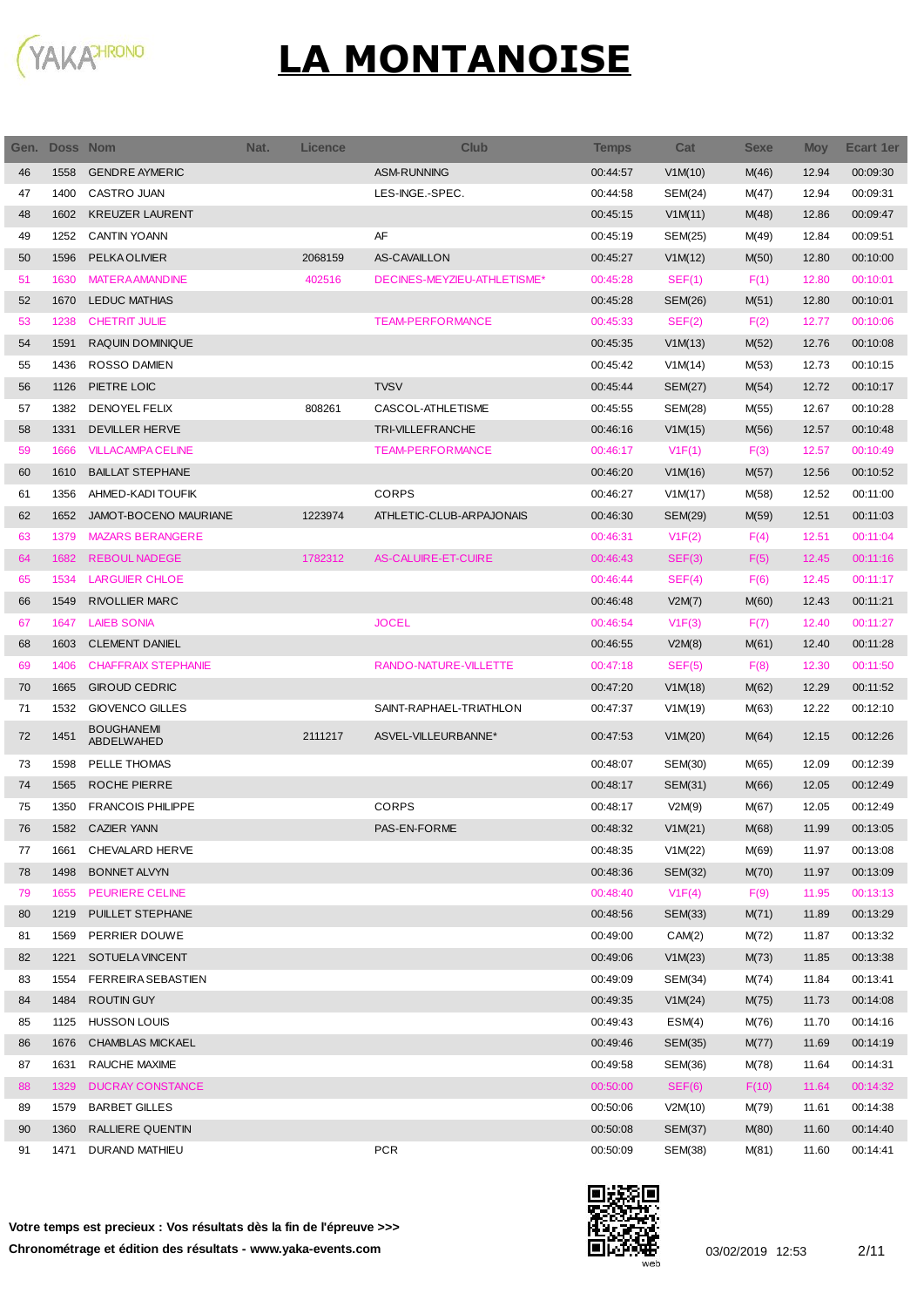

| Gen. | <b>Doss Nom</b> |                           | Nat.<br><b>Licence</b> |         | <b>Club</b>                   | Temps    | Cat            | <b>Sexe</b> | <b>Moy</b> | Ecart 1er |
|------|-----------------|---------------------------|------------------------|---------|-------------------------------|----------|----------------|-------------|------------|-----------|
| 92   | 1695            | PAGAY ALDRIC              |                        | 333147  | ATHLETIC-CLUB-TASSIN          | 00:50:10 | SEM(39)        | M(82)       | 11.60      | 00:14:42  |
| 93   | 1259            | <b>BARRAILLER LAURENT</b> |                        |         |                               | 00:50:12 | V1M(25)        | M(83)       | 11.59      | 00:14:44  |
| 94   | 1432            | <b>MARTIGNON BRUNO</b>    |                        |         | CLUB-SPORTS-DIMANCHE          | 00:50:16 | V2M(11)        | M(84)       | 11.57      | 00:14:48  |
| 95   | 1398            | <b>COMBIER JEAN-PAUL</b>  |                        |         | CLUB-SPORTS-DIMANCHE          | 00:50:17 | V3M(2)         | M(85)       | 11.57      | 00:14:49  |
| 96   | 1509            | CHARPENTIER LOIC          |                        |         | <b>ASC-MIONNAY</b>            | 00:50:21 | V1M(26)        | M(86)       | 11.55      | 00:14:53  |
| 97   | 1447            | ROUGERIE LOIC             |                        |         | <b>ROUGERIE</b>               | 00:50:21 | SEM(40)        | M(87)       | 11.55      | 00:14:53  |
| 98   | 1433            | <b>JAVAUDIN ERIC</b>      |                        |         | JAJA'S-TEAM                   | 00:50:25 | V2M(12)        | M(88)       | 11.54      | 00:14:57  |
| 99   | 1428            | <b>LAURENT MURIEL</b>     |                        |         | <b>TCN</b>                    | 00:50:38 | V2F(1)         | F(11)       | 11.49      | 00:15:11  |
| 100  | 1177            | <b>LACOUR PHILIPPE</b>    |                        |         |                               | 00:50:38 | V2M(13)        | M(89)       | 11.49      | 00:15:11  |
| 101  | 1608            | <b>GRAVIER JEAN-LOUIS</b> |                        |         | AS-CAISSE-EPARGNE-RHONE-ALPES | 00:50:40 | V3M(3)         | M(90)       | 11.48      | 00:15:13  |
| 102  | 1205            | <b>FAUVEY BENOIT</b>      |                        |         |                               | 00:50:43 | V1M(27)        | M(91)       | 11.47      | 00:15:16  |
| 103  | 1369            | <b>BESSEDE YVAN</b>       |                        |         |                               | 00:50:52 | SEM(41)        | M(92)       | 11.44      | 00:15:25  |
| 104  | 1671            | <b>CEYTE STEPHANE</b>     |                        |         |                               | 00:51:01 | V1M(28)        | M(93)       | 11.40      | 00:15:33  |
| 105  | 1494            | CAPORALE GREGORY          |                        |         |                               | 00:51:06 | V1M(29)        | M(94)       | 11.38      | 00:15:38  |
| 106  | 1599            | <b>GARVI NATHALIE</b>     |                        |         |                               | 00:51:11 | V2F(2)         | F(12)       | 11.37      | 00:15:43  |
| 107  | 1546            | <b>NEUMANN CAMILLE</b>    |                        |         | TEAM-TERRE-DE-RUNNING-LYON    | 00:51:14 | SEF(7)         | F(13)       | 11.35      | 00:15:46  |
| 108  | 1106            | <b>NADAL LUCAS</b>        |                        |         |                               | 00:51:16 | ESM(5)         | M(95)       | 11.35      | 00:15:48  |
| 109  | 1148            | ALVAREZ ERICK             |                        |         | <b>TDR</b>                    | 00:51:28 | V1M(30)        | M(96)       | 11.30      | 00:16:01  |
| 110  | 1597            | <b>MARTIN PATRICK</b>     |                        |         |                               | 00:51:32 | V2M(14)        | M(97)       | 11.29      | 00:16:05  |
| 111  | 1246            | PALOMINO FRANCOIS         |                        |         |                               | 00:51:33 | V2M(15)        | M(98)       | 11.29      | 00:16:06  |
| 112  | 1465            | <b>BELLANGER GILLES</b>   |                        |         |                               | 00:51:44 | V2M(16)        | M(99)       | 11.25      | 00:16:17  |
| 113  | 1595            | MONTIBERT LAURENT         |                        |         |                               | 00:51:44 | V1M(31)        | M(100)      | 11.25      | 00:16:17  |
| 114  | 1645            | <b>FELLOUSE CHARLOTTE</b> |                        |         |                               | 00:51:48 | SEF(8)         | F(14)       | 11.23      | 00:16:21  |
| 115  | 1681            | <b>MEUNIER COLETTE</b>    |                        | 568588  | <b>AS-CALUIRE-ET-CUIRE</b>    | 00:51:53 | V2F(3)         | F(15)       | 11.21      | 00:16:26  |
| 116  | 1530            | <b>MARGUIN GEOFFREY</b>   |                        |         |                               | 00:52:06 | CAM(3)         | M(101)      | 11.17      | 00:16:38  |
| 117  | 1442            | <b>DEVILLE PASCAL</b>     |                        |         |                               | 00:52:07 | V3M(4)         | M(102)      | 11.16      | 00:16:39  |
| 118  | 1564            | <b>REMY BENOIT</b>        |                        |         |                               | 00:52:37 | V1M(32)        | M(103)      | 11.06      | 00:17:10  |
| 119  | 1271            | <b>CROZE SEBASTIEN</b>    |                        |         |                               | 00:52:42 | V1M(33)        | M(104)      | 11.04      | 00:17:15  |
| 120  | 1667            | POYET CARINE              |                        |         | <b>SUNDAY-TEAM</b>            | 00:52:42 | V1F(5)         | F(16)       | 11.04      | 00:17:15  |
| 121  | 1335            | <b>DUCHENE VALERIE</b>    |                        |         |                               | 00:52:46 | V1F(6)         | F(17)       | 11.02      | 00:17:19  |
| 122  | 1403            | <b>CUILLERAT VICTOR</b>   |                        |         | LES-BEDAS                     | 00:52:53 | SEM(42)        | M(105)      | 11.00      | 00:17:26  |
| 123  | 1634            | DUCHAMP DANIEL            |                        |         |                               | 00:53:05 | V2M(17)        | M(106)      | 10.96      | 00:17:37  |
| 124  | 1478            | <b>DURAND SYLVAINE</b>    |                        |         | <b>TDR-DECINES</b>            | 00:53:05 | V2F(4)         | F(18)       | 10.96      | 00:17:37  |
| 125  | 1580            | <b>SAHIN EMINE</b>        |                        |         |                               | 00:53:06 | SEF(9)         | F(19)       | 10.96      | 00:17:38  |
| 126  | 1418            | MAYOUX MICKAEL            |                        |         |                               | 00:53:13 | V1M(34)        | M(107)      | 10.93      | 00:17:45  |
| 127  | 1354            | <b>BOUDJEMILA MOUSSA</b>  |                        |         | <b>CORPS</b>                  | 00:53:14 | V1M(35)        | M(108)      | 10.93      | 00:17:46  |
| 128  | 1535            | <b>GARALOTFI</b>          |                        |         | <b>JOCEL</b>                  | 00:53:15 | V2M(18)        | M(109)      | 10.92      | 00:17:47  |
| 129  | 1658            | <b>JAVAUDIN NICOLAS</b>   |                        |         | JAJA'S-TEAM                   | 00:53:25 | SEM(43)        | M(110)      | 10.89      | 00:17:57  |
| 130  | 1614            | <b>DUPUY ALICE</b>        |                        |         | UN-P'TIT-RUN-SVP!             | 00:53:31 | V1F(7)         | F(20)       | 10.87      | 00:18:04  |
| 131  | 1292            | <b>CUMIN ANTOINE</b>      |                        |         | LES-EX-SABINIENS              | 00:53:38 | V1M(36)        | M(111)      | 10.85      | 00:18:11  |
| 132  | 1678            | <b>CORDIER ERIC</b>       |                        |         |                               | 00:53:40 | V2M(19)        | M(112)      | 10.84      | 00:18:13  |
| 133  | 1332            | SOUBEYRAND THIBAULT       |                        |         |                               | 00:53:43 | SEM(44)        | M(113)      | 10.83      | 00:18:16  |
| 134  | 1529            | <b>CEDRIC VEDRINES</b>    |                        |         |                               | 00:53:44 | <b>SEM(45)</b> | M(114)      | 10.83      | 00:18:17  |
| 135  | 1462            | <b>GARVI JULIE</b>        |                        |         |                               | 00:53:44 | EST(1)         | F(21)       | 10.83      | 00:18:17  |
| 136  | 1683            | <b>BRUNET HUGO</b>        |                        |         |                               | 00:53:45 | <b>SEM(46)</b> | M(115)      | 10.82      | 00:18:18  |
| 137  | 1429            | CHAZELLE JEAN-PASCAL      |                        |         |                               | 00:53:47 | V1M(37)        | M(116)      | 10.82      | 00:18:20  |
| 138  | 1456            | <b>MARTIN MAELIS</b>      |                        | 1835921 | ATHLE-CALADE-VAL-DE-SAONE-*   | 00:53:54 | JUF(1)         | F(22)       | 10.79      | 00:18:27  |
|      |                 |                           |                        |         |                               |          |                |             |            |           |

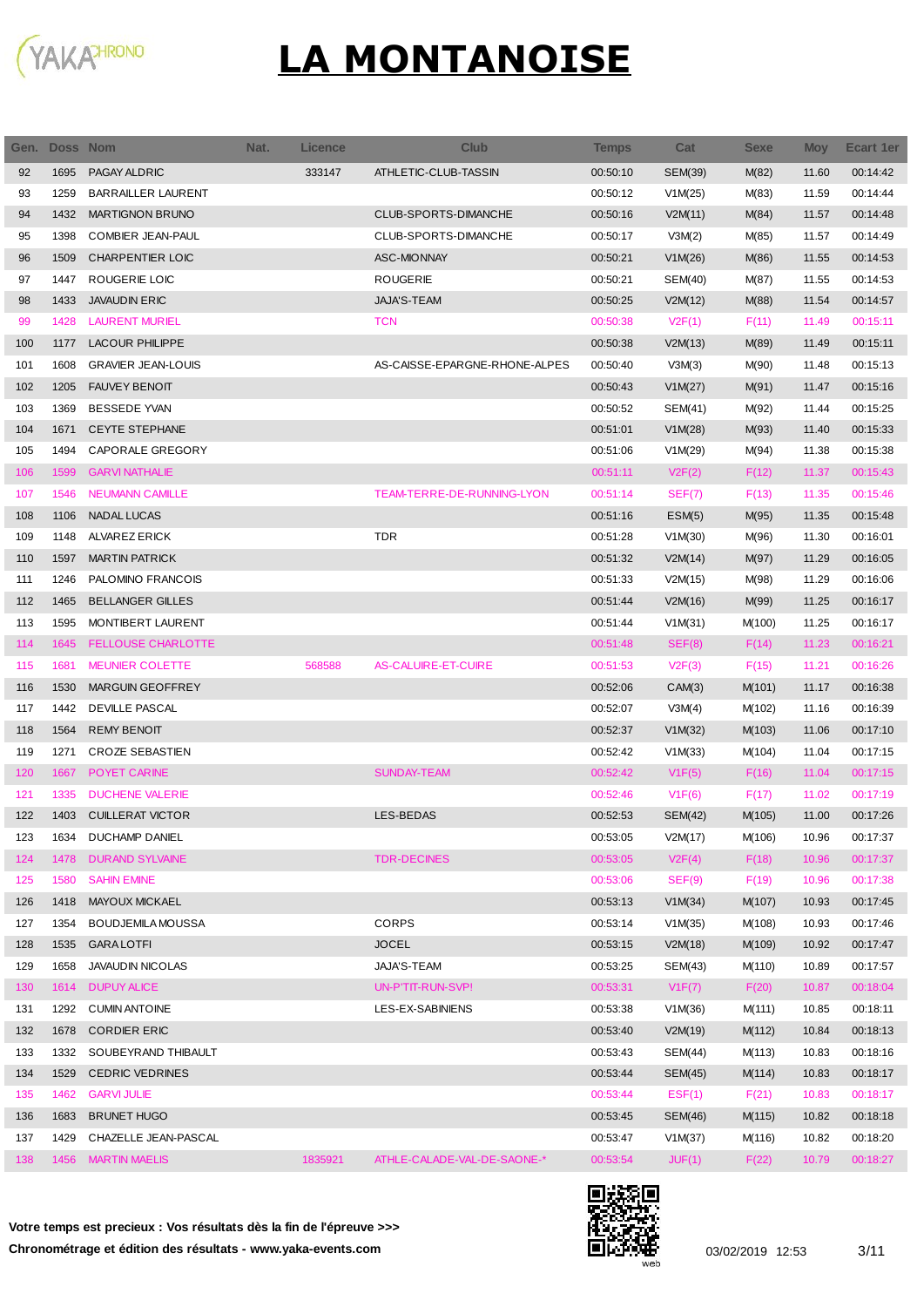

| Gen. | Doss Nom |                                     | Nat. | Licence | <b>Club</b>                                        | <b>Temps</b> | Cat            | <b>Sexe</b> | <b>Moy</b> | Ecart 1er |
|------|----------|-------------------------------------|------|---------|----------------------------------------------------|--------------|----------------|-------------|------------|-----------|
| 139  | 1461     | PRUDHOMME KEVIN                     |      |         |                                                    | 00:53:55     | <b>SEM(47)</b> | M(117)      | 10.79      | 00:18:28  |
| 140  | 1243     | <b>SINS EMILIE</b>                  |      |         |                                                    | 00:54:00     | <b>SEF(10)</b> | F(23)       | 10.77      | 00:18:32  |
| 141  | 1353     | YOUSFI MAHADI                       |      |         | <b>CORPS</b>                                       | 00:54:02     | V2M(20)        | M(118)      | 10.77      | 00:18:34  |
| 142  | 1583     | <b>DUPAS SEBASTIEN</b>              |      |         | PAS-EN-FORME                                       | 00:54:06     | SEM(48)        | M(119)      | 10.75      | 00:18:38  |
| 143  | 1276     | <b>DUMOULIN GILLES</b>              |      |         |                                                    | 00:54:11     | V3M(5)         | M(120)      | 10.74      | 00:18:43  |
| 144  | 1646     | <b>GREA-BLAIN CECILE</b>            |      | 1828790 | <b>ASC-BALAN</b>                                   | 00:54:14     | SEF(11)        | F(24)       | 10.73      | 00:18:46  |
| 145  | 1180     | <b>VAILLANT VERONIQUE</b>           |      | 1152354 | SANS-BORNES-SAINT-DIDIER-SUR-CH<br><b>ALARONNE</b> | 00:54:14     | V2F(5)         | F(25)       | 10.73      | 00:18:46  |
| 146  | 1231     | <b>DEBOURG PASCAL</b>               |      |         |                                                    | 00:54:19     | V2M(21)        | M(121)      | 10.71      | 00:18:51  |
| 147  | 1294     | <b>BADEL GUILLAUME</b>              |      |         | LES-EX-SABINIENS                                   | 00:54:27     | V1M(38)        | M(122)      | 10.68      | 00:19:00  |
| 148  | 1621     | ROGER PASCAL                        |      |         |                                                    | 00:54:31     | V3M(6)         | M(123)      | 10.67      | 00:19:04  |
| 149  | 1170     | <b>CITTONE AUGUSTIN</b>             |      |         |                                                    | 00:54:32     | SEM(49)        | M(124)      | 10.67      | 00:19:05  |
| 150  | 1330     | <b>JEAY EMMANUEL</b>                |      |         |                                                    | 00:54:35     | <b>SEM(50)</b> | M(125)      | 10.66      | 00:19:08  |
| 151  | 1439     | <b>MALLET MATHIEU</b>               |      |         |                                                    | 00:54:35     | SEM(51)        | M(126)      | 10.66      | 00:19:08  |
| 152  | 1274     | <b>BON ERIC</b>                     |      |         | DOMBES-RUNNING-EVASION                             | 00:54:36     | V2M(22)        | M(127)      | 10.65      | 00:19:09  |
| 153  | 1657     | <b>BULTEL GUILLAUME-PIERRE</b>      |      |         |                                                    | 00:54:36     | V1M(39)        | M(128)      | 10.65      | 00:19:09  |
| 154  | 1668     | BERNARDOT SEBASTIEN                 |      |         | AJT-SAONE-VALLEE                                   | 00:54:37     | <b>SEM(52)</b> | M(129)      | 10.65      | 00:19:10  |
| 155  | 1592     | <b>BARRET ALAIN</b>                 |      |         |                                                    | 00:54:40     | V2M(23)        | M(130)      | 10.64      | 00:19:13  |
| 156  | 1284     | <b>HARBINSON ARIANE</b>             |      |         |                                                    | 00:54:40     | SEF(12)        | F(26)       | 10.64      | 00:19:13  |
| 157  | 1342     | <b>BLANDIN DIDIER</b>               |      |         |                                                    | 00:54:43     | V2M(24)        | M(131)      | 10.63      | 00:19:16  |
| 158  | 1550     | <b>INARD LAURA</b>                  |      | 1048040 | COUREURS-DU-MONDE-EN-ISERE*                        | 00:54:50     | SEF(13)        | F(27)       | 10.61      | 00:19:23  |
| 159  | 1677     | <b>DE-LA-CELLE VIRGINIE</b>         |      |         |                                                    | 00:54:52     | V1F(8)         | F(28)       | 10.60      | 00:19:25  |
| 160  | 1490     | <b>LIVENAIS CEDRIC</b>              |      |         | THOU-VELO-ENDURANCE                                | 00:54:53     | V1M(40)        | M(132)      | 10.60      | 00:19:26  |
| 161  | 1648     | <b>PERON SOPHIE</b>                 |      |         |                                                    | 00:54:54     | V1F(9)         | F(29)       | 10.60      | 00:19:27  |
| 162  | 1488     | DOUCHET ROMAIN                      |      |         |                                                    | 00:54:56     | V1M(41)        | M(133)      | 10.59      | 00:19:29  |
| 163  | 1459     | <b>RICHARD CATHERINE</b>            |      |         |                                                    | 00:55:00     | SEF(14)        | F(30)       | 10.58      | 00:19:32  |
| 164  | 1489     | <b>BOUDAUD ANTHONY</b>              |      |         | <b>CHALINOIS</b>                                   | 00:55:11     | V1M(42)        | M(134)      | 10.54      | 00:19:43  |
| 165  | 1123     | <b>MAYOUE VIRGINIE</b>              |      |         |                                                    | 00:55:19     | V1F(10)        | F(31)       | 10.52      | 00:19:51  |
| 166  | 1434     | DOUCHET ARNAUD                      |      |         |                                                    | 00:55:20     | V1M(43)        | M(135)      | 10.51      | 00:19:52  |
| 167  | 1696     | JOURDAN ROLAND                      |      |         | <b>GEOCOUCOU</b>                                   | 00:55:29     | V3M(7)         | M(136)      | 10.48      | 00:20:02  |
| 168  | 1413     | <b>MERLE LAURENT</b>                |      |         | ST-PRIEST-RUNNING                                  | 00:55:30     |                |             | 10.48      |           |
|      |          |                                     |      |         |                                                    |              | V2M(25)        | M(137)      |            | 00:20:03  |
| 169  | 1343     | <b>BAGNE PHILIPPE</b>               |      |         | RANDO-NATURE-VILLETTE-D'ANTHON                     | 00:55:36     | V1M(44)        | M(138)      | 10.46      | 00:20:09  |
| 170  | 1521     | DICHANT ALEXANDRE                   |      |         |                                                    | 00:55:37     | SEM(53)        | M(139)      | 10.46      | 00:20:10  |
| 171  | 1483     | <b>GRATALOUP FRANCOIS</b>           |      |         | <b>GRAT'S</b>                                      | 00:55:39     | V1M(45)        | M(140)      | 10.45      | 00:20:12  |
| 172  | 1482     | GRATALOUP---DI-BERNARD<br>O ALESSIA |      |         | <b>GRAT'S</b>                                      | 00:55:39     | V1F(11)        | F(32)       | 10.45      | 00:20:12  |
| 173  | 1632     | <b>BEQUIN LEA</b>                   |      |         |                                                    | 00:55:40     | EST(2)         | F(33)       | 10.45      | 00:20:13  |
| 174  | 1613     | <b>JACOB DELPHINE</b>               |      | 2083292 | DECINES-MEYZIEU-ATHLETISME*                        | 00:55:41     | V1F(12)        | F(34)       | 10.45      | 00:20:14  |
| 175  | 1139     | <b>PIETRE ANAELLE</b>               |      |         |                                                    | 00:55:46     | <b>SEF(15)</b> | F(35)       | 10.43      | 00:20:19  |
| 176  | 1617     | <b>BOISSONNAT ALEXIS</b>            |      |         |                                                    | 00:55:51     | JUM(3)         | M(141)      | 10.42      | 00:20:24  |
| 177  | 1304     | <b>BANASZAK VIRGINIE</b>            |      |         | <b>TEAM-LE-BIRON</b>                               | 00:55:54     | V1F(13)        | F(36)       | 10.41      | 00:20:27  |
| 178  | 1220     | <b>HAVARD FLORIAN</b>               |      |         |                                                    | 00:55:55     | CAM(4)         | M(142)      | 10.40      | 00:20:28  |
| 179  | 1604     | <b>CLEMENT ALIXE</b>                |      |         |                                                    | 00:55:56     | <b>SEF(16)</b> | F(37)       | 10.40      | 00:20:29  |
| 180  | 1411     | ORMIERES SEBASTIEN                  |      |         |                                                    | 00:55:57     | V1M(46)        | M(143)      | 10.40      | 00:20:30  |
| 181  | 1640     | <b>PEYRAT ANAIS</b>                 |      |         |                                                    | 00:55:58     | <b>SEF(17)</b> | F(38)       | 10.39      | 00:20:31  |
| 182  | 1409     | JOCTEUR-MONROZIER<br><b>ADRIEN</b>  |      |         |                                                    | 00:56:05     | V1M(47)        | M(144)      | 10.37      | 00:20:37  |
| 183  |          | 1694 LE-PEVEDIC FLORENCE            |      |         |                                                    | 00:56:06     | V2F(6)         | F(39)       | 10.37      | 00:20:38  |

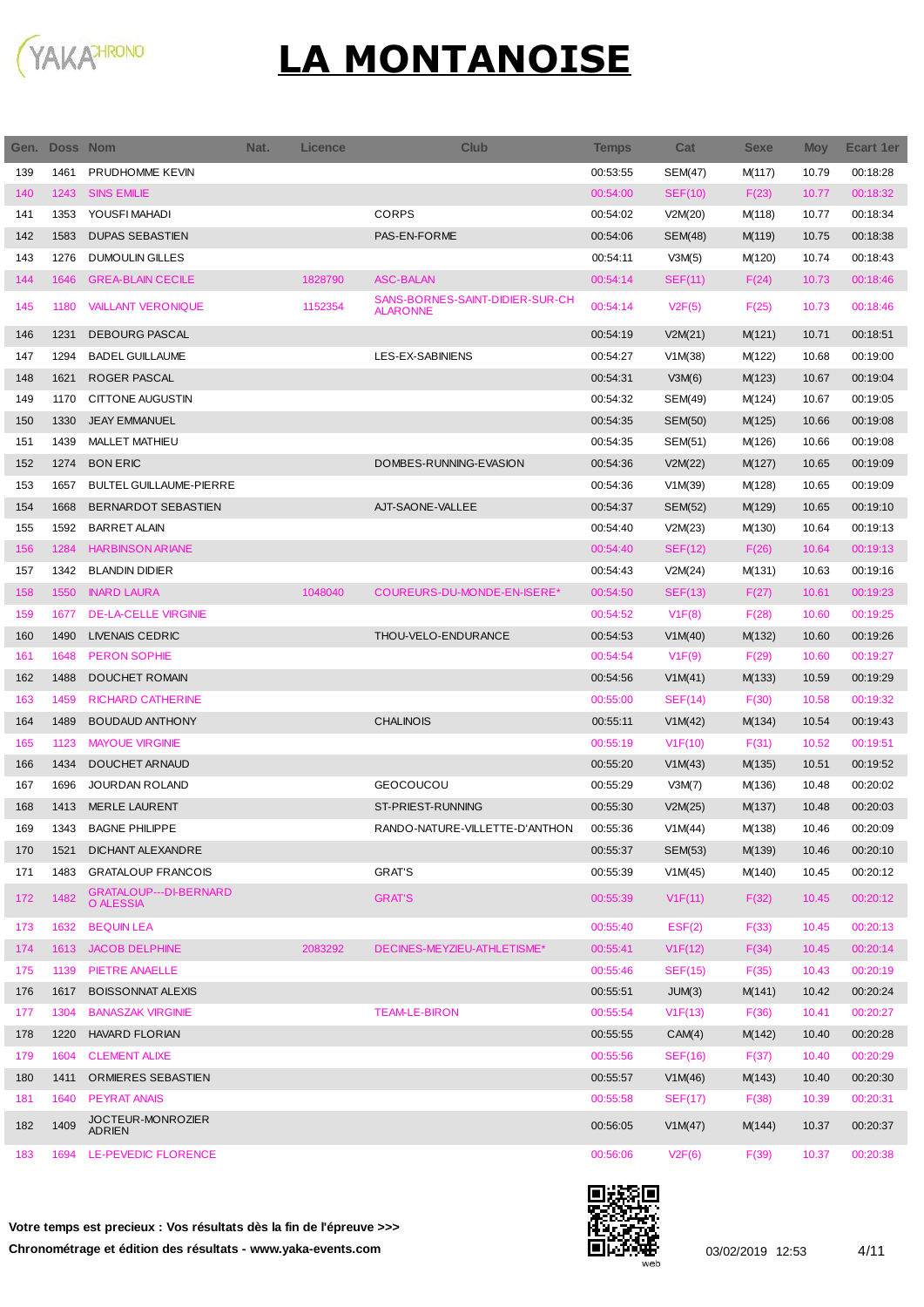

|     | Gen. Doss Nom |                                           | Nat. | Licence | <b>Club</b>              | <b>Temps</b> | Cat            | <b>Sexe</b> | <b>Moy</b> | <b>Ecart 1er</b> |
|-----|---------------|-------------------------------------------|------|---------|--------------------------|--------------|----------------|-------------|------------|------------------|
| 184 | 1214          | <b>COUILLOUD BERNARD</b>                  |      |         |                          | 00:56:13     | V3M(8)         | M(145)      | 10.35      | 00:20:45         |
| 185 | 1189          | ROCHE ELODIE                              |      |         |                          | 00:56:13     | <b>SEF(18)</b> | F(40)       | 10.35      | 00:20:45         |
| 186 | 1303          | <b>BANASZAK FABIEN</b>                    |      |         | <b>TEAM-LE-BIRON</b>     | 00:56:14     | V1M(48)        | M(146)      | 10.34      | 00:20:46         |
| 187 | 1507          | <b>FIEQUE ISABELLE</b>                    |      |         | <b>UN-P'TIT-RUN-SVP!</b> | 00:56:14     | VIF(14)        | F(41)       | 10.34      | 00:20:46         |
| 188 | 1408          | <b>JORON AURELIEN</b>                     |      |         |                          | 00:56:16     | <b>SEM(54)</b> | M(147)      | 10.34      | 00:20:48         |
| 189 | 1590          | <b>LANOOTE MARION</b>                     |      |         |                          | 00:56:23     | <b>SEF(19)</b> | F(42)       | 10.32      | 00:20:55         |
| 190 | 1589          | <b>LANOOTE DENIS</b>                      |      |         |                          | 00:56:24     | V2M(26)        | M(148)      | 10.31      | 00:20:56         |
| 191 | 1107          | POSIERE JEAN-MARC                         |      |         |                          | 00:56:25     | V2M(27)        | M(149)      | 10.31      | 00:20:57         |
| 192 | 1586          | RAQUIN CHRISTOPHE                         |      |         |                          | 00:56:30     | V2M(28)        | M(150)      | 10.30      | 00:21:03         |
| 193 | 1562          | <b>FAVIER ALEXANDRE</b>                   |      |         |                          | 00:56:30     | SEM(55)        | M(151)      | 10.30      | 00:21:03         |
| 194 | 1525          | <b>DA-SILVA WILLIAM</b>                   |      |         | LES-ZOUZS                | 00:56:32     | <b>SEM(56)</b> | M(152)      | 10.29      | 00:21:05         |
| 195 | 1514          | <b>TOURNIAIRE JULIE</b>                   |      |         | <b>LES-ZOUZS</b>         | 00:56:33     | <b>SEF(20)</b> | F(43)       | 10.29      | 00:21:06         |
| 196 | 1528          | <b>MILLOT MICHEL</b>                      |      |         | <b>JOCEL</b>             | 00:56:34     | V3M(9)         | M(153)      | 10.28      | 00:21:07         |
| 197 | 1623          | <b>CAMIER CHRISTIAN</b>                   |      |         |                          | 00:56:37     | <b>SEM(57)</b> | M(154)      | 10.27      | 00:21:10         |
| 198 | 1281          | DONNADIEU AUDREY                          |      |         | <b>LES-PAULETTES</b>     | 00:56:38     | SEF(21)        | F(44)       | 10.27      | 00:21:11         |
| 199 | 1419          | <b>BERGER SANDRA</b>                      |      |         |                          | 00:56:38     | <b>SEF(22)</b> | F(45)       | 10.27      | 00:21:11         |
| 200 | 1404          | <b>TAGHAVI DEBORAH</b>                    |      | 2002554 | ENTENTE-SUD-LYONNAIS*    | 00:56:39     | SEF(23)        | F(46)       | 10.27      | 00:21:12         |
| 201 | 1567          | DELLI ZARROUG                             |      |         |                          | 00:56:45     | V2M(29)        | M(155)      | 10.25      | 00:21:18         |
| 202 | 1326          | <b>GUILLOT JOANNE</b>                     |      |         | LTH-TRAINING             | 00:56:48     | SEF(24)        | F(47)       | 10.24      | 00:21:21         |
| 203 | 1255          | <b>BERLIOUX-TELUOB</b><br><b>CORALINE</b> |      |         |                          | 00:56:48     | V1F(15)        | F(48)       | 10.24      | 00:21:21         |
| 204 | 1203          | <b>MERLE STEFFY</b>                       |      |         |                          | 00:56:54     | <b>SEF(25)</b> | F(49)       | 10.22      | 00:21:27         |
| 205 | 1313          | <b>FERRIEU HECTOR</b>                     |      |         |                          | 00:56:58     | CAM(5)         | M(156)      | 10.21      | 00:21:31         |
| 206 | 1137          | THIRION STEPHANE                          |      |         | <b>LES-COPINES</b>       | 00:56:58     | V1M(49)        | M(157)      | 10.21      | 00:21:31         |
| 207 | 1285          | <b>HOURS MICHEL</b>                       |      |         | ASCM-COURIR-MIONNAY      | 00:57:00     | V3M(10)        | M(158)      | 10.21      | 00:21:32         |
| 208 | 1449          | <b>VILLENEUVE CHRYSTELLE</b>              |      |         |                          | 00:57:01     | V1F(16)        | F(50)       | 10.20      | 00:21:33         |
| 209 | 1204          | <b>FERRAND DAVID</b>                      |      |         |                          | 00:57:04     | V1M(50)        | M(159)      | 10.19      | 00:21:36         |
| 210 | 1410          | <b>ELISSAH AURELIE</b>                    |      |         |                          | 00:57:09     | SEF(26)        | F(51)       | 10.18      | 00:21:41         |
| 211 | 1211          | <b>DURANCE FRANCOIS</b>                   |      |         |                          | 00:57:13     | V3M(11)        | M(160)      | 10.17      | 00:21:45         |
| 212 | 1150          | MORTEL PHILIPPE                           |      |         |                          | 00:57:18     | V2M(30)        | M(161)      | 10.15      | 00:21:50         |
| 213 | 1639          | <b>MOREIRA PHILIPPE</b>                   |      |         |                          | 00:57:27     | V3M(12)        | M(162)      | 10.13      | 00:22:00         |
| 214 |               | 1508 ORIOL VANESSA                        |      |         | <b>COURIR-EN-DOMBES</b>  | 00:57:29     | <b>SEF(27)</b> | F(52)       | 10.12      | 00:22:02         |
| 215 | 1348          | <b>BORIE GILLES</b>                       |      |         |                          | 00:57:29     | V2M(31)        | M(163)      | 10.12      | 00:22:02         |
| 216 | 1162          | <b>TAIEB STEPHANE</b>                     |      |         |                          | 00:57:31     | V1M(51)        | M(164)      | 10.11      | 00:22:04         |
| 217 | 1517          | <b>BLANCHEZ CAMILLE</b>                   |      |         |                          | 00:57:31     | <b>SEF(28)</b> | F(53)       | 10.11      | 00:22:04         |
| 218 | 1293          | <b>MARTIN ERIC</b>                        |      |         |                          | 00:57:32     | V2M(32)        | M(165)      | 10.11      | 00:22:05         |
| 219 | 1178          | <b>MATHON ANNE-LISE</b>                   |      |         | <b>LMDC</b>              | 00:57:34     | V2F(7)         | F(54)       | 10.11      | 00:22:07         |
| 220 | 1179          | <b>BLETON VALERY</b>                      |      |         | <b>LMDC</b>              | 00:57:35     | V2M(33)        | M(166)      | 10.10      | 00:22:08         |
| 221 | 1333          | DERRIDA<br>JEAN-CHRISTOPHE                |      |         | <b>GEOCOUCOUS</b>        | 00:57:35     | V2M(34)        | M(167)      | 10.10      | 00:22:08         |
| 222 | 1197          | RAMIREZ NIKO                              |      |         | LES-COPINES              | 00:57:39     | V1M(52)        | M(168)      | 10.09      | 00:22:12         |
| 223 | 1575          | ORCEL JEAN-LOUIS                          |      |         |                          | 00:57:40     | V2M(35)        | M(169)      | 10.09      | 00:22:13         |
| 224 | 1320          | <b>BRUN STEPHANIE</b>                     |      |         | <b>ASC-MIONNAY</b>       | 00:57:41     | V1F(17)        | F(55)       | 10.08      | 00:22:14         |
| 225 | 1134          | <b>MANEVY AMANDINE</b>                    |      |         |                          | 00:57:44     | <b>SEF(29)</b> | F(56)       | 10.08      | 00:22:17         |
| 226 | 1519          | CHANCENOTTE CECILE                        |      |         |                          | 00:57:56     | <b>SEF(30)</b> | F(57)       | 10.04      | 00:22:29         |
| 227 | 1571          | <b>BAGNON MICHEL</b>                      |      |         |                          | 00:58:03     | V3M(13)        | M(170)      | 10.02      | 00:22:35         |
| 228 |               | 1302 DESGRANGES JEROME                    |      |         |                          | 00:58:11     | <b>SEM(58)</b> | M(171)      | 10.00      | 00:22:43         |

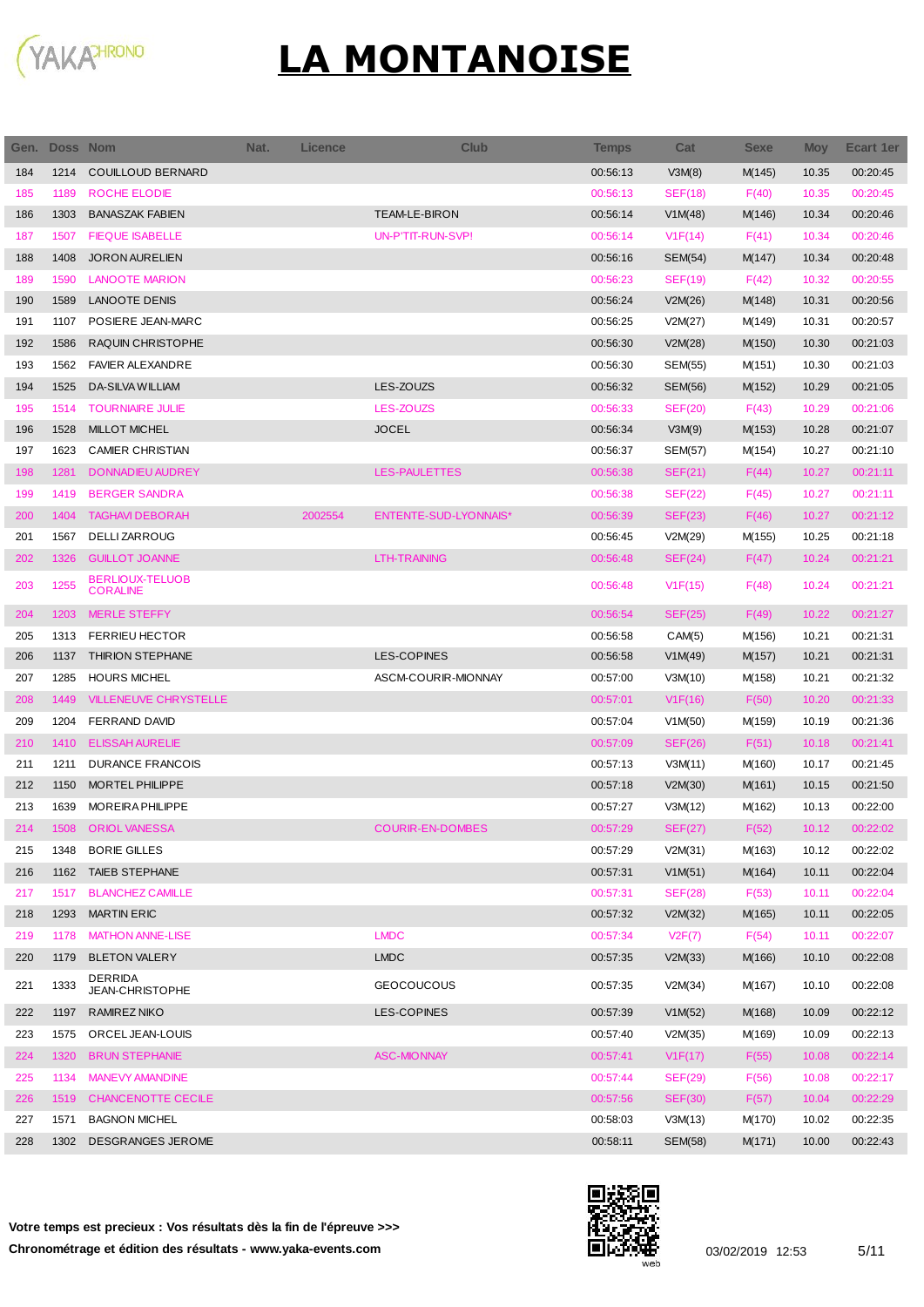

Ī

| Gen. | Doss Nom |                                          | Nat. | Licence | <b>Club</b>              | <b>Temps</b> | Cat            | <b>Sexe</b> | <b>Moy</b> | <b>Ecart 1er</b> |
|------|----------|------------------------------------------|------|---------|--------------------------|--------------|----------------|-------------|------------|------------------|
| 229  | 1346     | <b>COURTIER PIERIC</b>                   |      |         |                          | 00:58:12     | V1M(53)        | M(172)      | 10         | 00:22:44         |
| 230  | 1426     | <b>GARRIGUE NICOLAS</b>                  |      |         |                          | 00:58:46     | SEM(59)        | M(173)      | 9.903      | 00:23:19         |
| 231  | 1516     | <b>TOURNIAIRE ABIGAIL</b>                |      |         | <b>LES-ZOUZS</b>         | 00:59:02     | EST(3)         | F(58)       | 9.858      | 00:23:34         |
| 232  | 1496     | <b>BAUDE KEVIN</b>                       |      |         |                          | 00:59:05     | SEM(60)        | M(174)      | 9.850      | 00:23:37         |
| 233  | 1573     | ESCANDE JEAN-LUC                         |      |         |                          | 00:59:06     | V2M(36)        | M(175)      | 9.847      | 00:23:38         |
| 234  | 1267     | <b>MOINS CLAUDE</b>                      |      |         |                          | 00:59:09     | V3M(14)        | M(176)      | 9.839      | 00:23:41         |
| 235  | 1266     | SAUNIER-BORRELLAXEL                      |      |         |                          | 00:59:10     | SEM(61)        | M(177)      | 9.836      | 00:23:42         |
| 236  | 1689     | <b>SOCHA MARION</b>                      |      |         |                          | 00:59:12     | <b>SEF(31)</b> | F(59)       | 9.831      | 00:23:44         |
| 237  | 1324     | <b>HADIDI SABRINA</b>                    |      |         |                          | 00:59:15     | V1F(18)        | F(60)       | 9.822      | 00:23:47         |
| 238  | 1414     | <b>BATTAGLIA ALEXANDRA</b>               |      |         | DOMBES-RUNNING-EVASION   | 00:59:16     | <b>SEF(32)</b> | F(61)       | 9.820      | 00:23:48         |
| 239  | 1119     | BOYER-BEARTH LUDOVIC                     |      |         |                          | 00:59:21     | V1M(54)        | M(178)      | 9.806      | 00:23:53         |
| 240  | 1169     | <b>DALMAIS BARTHELEMY</b>                |      |         |                          | 00:59:23     | CAM(6)         | M(179)      | 9.800      | 00:23:55         |
| 241  | 1480     | <b>SELLAMI IDRISS</b>                    |      |         |                          | 00:59:26     | V1M(55)        | M(180)      | 9.792      | 00:23:58         |
| 242  | 1605     | MONTESINOS MAXIME                        |      |         |                          | 00:59:33     | SEM(62)        | M(181)      | 9.773      | 00:24:06         |
| 243  | 1401     | <b>CELETTE ALIZEE</b>                    |      |         |                          | 00:59:48     | EST(4)         | F(62)       | 9.732      | 00:24:21         |
| 244  | 1559     | <b>SEIBERT CHARLES</b>                   |      |         | AJT-SAONE-VALLEE         | 00:59:49     | V3M(15)        | M(182)      | 9.729      | 00:24:22         |
| 245  | 1424     | <b>MAGNIN ALYNE</b>                      |      |         |                          | 00:59:59     | V1F(19)        | F(63)       | 9.702      | 00:24:32         |
| 246  | 1152     | <b>BOUGHANEMI NADIA</b>                  |      | 1940581 | ASVEL-VILLEURBANNE*      | 01:00:01     | V1F(20)        | F(64)       | 9.697      | 00:24:33         |
| 247  | 1248     | <b>GALLONE SERGE</b>                     |      |         | ASC-MIONNAY              | 01:00:01     | V4M(1)         | M(183)      | 9.697      | 00:24:33         |
| 248  | 1505     | <b>KOELSCH ISABELLE</b>                  |      |         | <b>ASC-MIONNAY</b>       | 01:00:02     | V2F(8)         | F(65)       | 9.694      | 00:24:34         |
| 249  | 1113     | <b>GRIVET CHRISTOPHE</b>                 |      |         |                          | 01:00:13     | V1M(56)        | M(184)      | 9.665      | 00:24:45         |
| 250  | 1159     | HERNANDEZ-MARTIN<br><b>ALEXNDRA</b>      |      |         |                          | 01:00:14     | <b>SEF(33)</b> | F(66)       | 9.662      | 00:24:46         |
| 251  | 1687     | <b>CREPET LYDIE</b>                      |      |         |                          | 01:00:22     | V2F(9)         | F(67)       | 9.641      | 00:24:54         |
| 252  | 1135     | <b>MANEVY LOIC</b>                       |      |         |                          | 01:00:26     | SEM(63)        | M(185)      | 9.630      | 00:24:58         |
| 253  | 1256     | ROUSSEL REGIS                            |      |         | SAINT-PRIEST-RUNNING     | 01:00:32     | V2M(37)        | M(186)      | 9.614      | 00:25:05         |
| 254  | 1412     | MARTINEZ CHRISTOPHE                      |      |         |                          | 01:00:33     | V1M(57)        | M(187)      | 9.611      | 00:25:06         |
| 255  | 1501     | <b>BOUVIER PHILIPPE</b>                  |      |         |                          | 01:00:38     | V2M(38)        | M(188)      | 9.598      | 00:25:11         |
| 256  | 1383     | <b>SEGOUFFIN-CARIOU</b><br><b>CARINE</b> |      | 1552952 | <b>CASCOL-ATHLETISME</b> | 01:00:50     | V2F(10)        | F(68)       | 9.567      | 00:25:23         |
| 257  | 1493     | <b>VIGIER FREDERIC</b>                   |      |         |                          | 01:00:56     | V2M(39)        | M(189)      | 9.551      | 00:25:29         |
| 258  | 1642     | <b>DELAPORTE DEBORAH</b>                 |      |         |                          | 01:01:17     | SEF(34)        | F(69)       | 9.496      | 00:25:49         |
| 259  | 1430     | <b>BURNAND PAULINE</b>                   |      |         |                          | 01:01:19     | JUF(2)         | F(70)       | 9.491      | 00:25:51         |
| 260  | 1345     | <b>BULTEL FREDERIC</b>                   |      |         |                          | 01:01:20     | <b>SEM(64)</b> | M(190)      | 9.489      | 00:25:52         |
| 261  | 1168     | <b>CHAREYRON SABINE</b>                  |      |         |                          | 01:01:21     | <b>SEF(35)</b> | F(71)       | 9.486      | 00:25:53         |
| 262  | 1140     | DEVRIEUX CECILE                          |      |         | <b>ASCM-COURIR</b>       | 01:01:23     | V1F(21)        | F(72)       | 9.481      | 00:25:55         |
| 263  | 1684     | <b>CHIRCEN ELODIE</b>                    |      |         |                          | 01:01:29     | <b>SEF(36)</b> | F(73)       | 9.465      | 00:26:02         |
| 264  | 1187     | <b>BESSON AUDREY</b>                     |      |         |                          | 01:01:33     | <b>SEF(37)</b> | F(74)       | 9.455      | 00:26:06         |
| 265  | 1691     | <b>FAVRE BENOIT</b>                      |      |         |                          | 01:01:35     | V2M(40)        | M(191)      | 9.450      | 00:26:08         |
| 266  | 1199     | STEPHAN PASCAL                           |      |         |                          | 01:01:36     | V3M(16)        | M(192)      | 9.448      | 00:26:09         |
| 267  | 1183     | ROLANDO CHRISTIAN                        |      |         |                          | 01:01:36     | V3M(17)        | M(193)      | 9.448      | 00:26:09         |
| 268  | 1601     | <b>BERANGER DENIS</b>                    |      |         |                          | 01:01:55     | V2M(41)        | M(194)      | 9.399      | 00:26:28         |
| 269  | 1609     | <b>MEYNAND FABIENNE</b>                  |      |         |                          | 01:02:00     | V2F(11)        | F(75)       | 9.387      | 00:26:32         |
| 270  | 1481     | <b>MASSON ELODIE</b>                     |      |         | <b>TDR-DECINES</b>       | 01:02:02     | <b>SEF(38)</b> | F(76)       | 9.382      | 00:26:34         |
| 271  | 1653     | LAVOREL CLEMENTINE                       |      |         |                          | 01:02:02     | <b>SEF(39)</b> | F(77)       | 9.382      | 00:26:34         |
| 272  | 1376     | <b>BRETON MARINE</b>                     |      |         |                          | 01:02:11     | EST(5)         | F(78)       | 9.359      | 00:26:43         |
| 273  |          | 1375 BARRIER EDOUARD                     |      |         |                          | 01:02:13     | ESM(6)         | M(195)      | 9.354      | 00:26:45         |

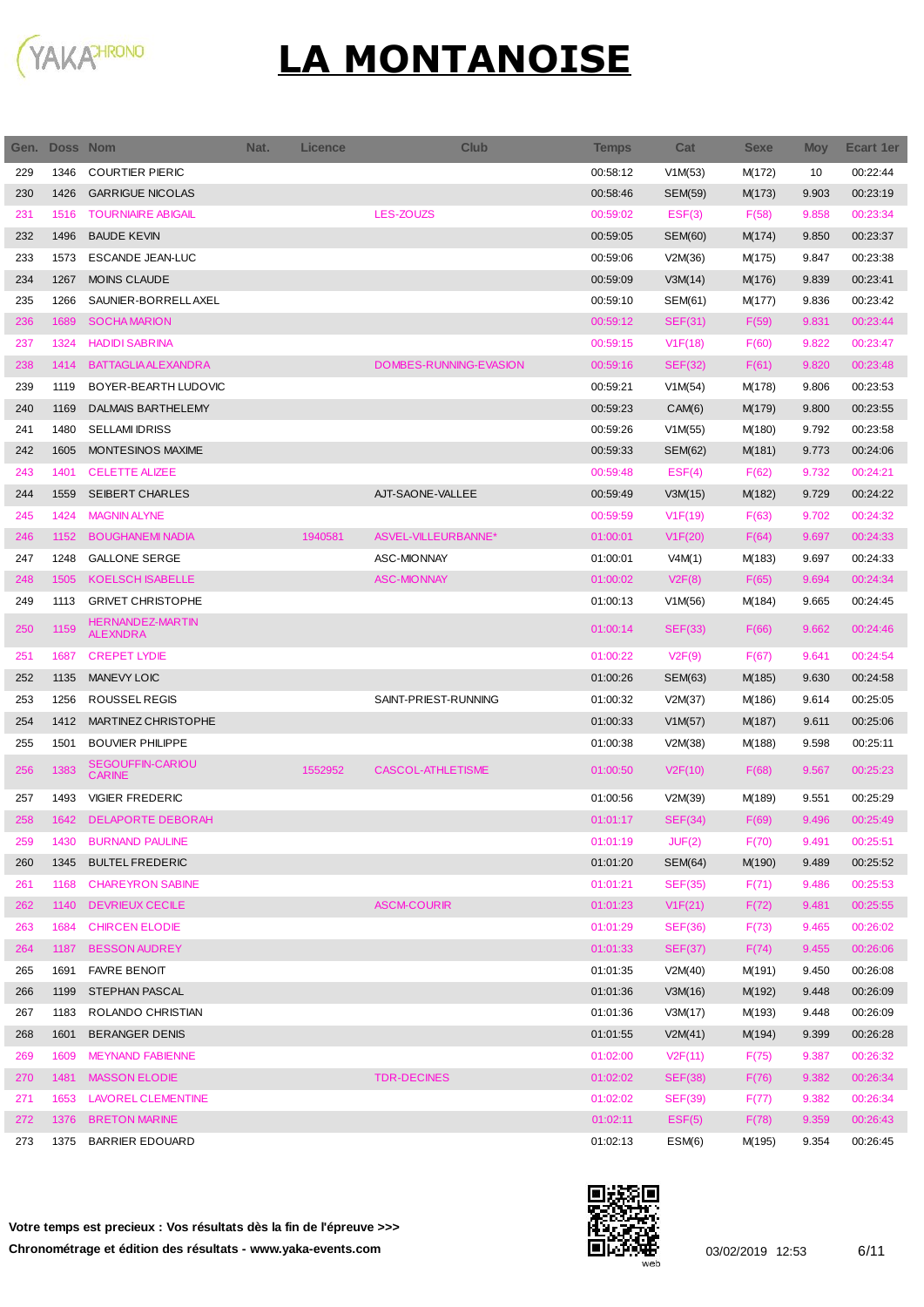

| Gen. | <b>Doss Nom</b> |                            | Nat. | <b>Licence</b> | Club                                        | <b>Temps</b> | Cat            | <b>Sexe</b> | <b>Moy</b> | <b>Ecart 1er</b> |
|------|-----------------|----------------------------|------|----------------|---------------------------------------------|--------------|----------------|-------------|------------|------------------|
| 274  | 1612            | PIERRAT BERENGERE          |      |                |                                             | 01:02:18     | SEF(40)        | F(79)       | 9.341      | 00:26:50         |
| 275  | 1622            | CHANVILLARD BASTIEN        |      |                |                                             | 01:02:21     | JUM(4)         | M(196)      | 9.334      | 00:26:53         |
| 276  | 1242            | <b>CHALAPHIE MARION</b>    |      |                | <b>TEAM-NEW-HORIZON</b>                     | 01:02:24     | SEF(41)        | F(80)       | 9.326      | 00:26:56         |
| 277  | 1563            | <b>COMTE SIMON</b>         |      |                |                                             | 01:02:36     | SEM(65)        | M(197)      | 9.297      | 00:27:09         |
| 278  | 1362            | <b>DEMON SERGE</b>         |      |                |                                             | 01:02:40     | V2M(42)        | M(198)      | 9.287      | 00:27:13         |
| 279  | 1476            | <b>MARTIN BEATRICE</b>     |      |                |                                             | 01:02:40     | V1F(22)        | F(81)       | 9.287      | 00:27:13         |
| 280  | 1299            | <b>ROBLIN MAXIME</b>       |      |                |                                             | 01:02:41     | SEM(66)        | M(199)      | 9.284      | 00:27:14         |
| 281  | 1298            | <b>ROBLIN ANNE-SOPHIE</b>  |      |                |                                             | 01:02:42     | SEF(42)        | F(82)       | 9.282      | 00:27:15         |
| 282  | 1317            | <b>CHAREYRE PHILIPPE</b>   |      |                |                                             | 01:02:43     | V2M(43)        | M(200)      | 9.279      | 00:27:16         |
| 283  | 1552            | <b>CASAUX MARJORIE</b>     |      |                |                                             | 01:02:47     | SEF(43)        | F(83)       | 9.269      | 00:27:20         |
| 284  | 1128            | <b>JULIEN MATHIEU</b>      |      |                |                                             | 01:02:49     | SEM(67)        | M(201)      | 9.265      | 00:27:22         |
| 285  | 1308            | <b>BARSACQ CELINE</b>      |      | 1937199        | AAA-DU-LYONNAIS                             | 01:02:56     | SEF(44)        | F(84)       | 9.247      | 00:27:29         |
| 286  | 1251            | <b>FONTAINE VERO</b>       |      |                |                                             | 01:02:58     | V2F(12)        | F(85)       | 9.242      | 00:27:31         |
| 287  | 1438            | DEMICHEL HERVE             |      |                | POUR-CHLOE                                  | 01:03:03     | V1M(58)        | M(202)      | 9.230      | 00:27:35         |
| 288  | 1588            | <b>MULATIER ANNIE</b>      |      |                | LES-COUREURS-DE-L'OUEST-LYONN<br><b>AIS</b> | 01:03:06     | V3F(1)         | F(86)       | 9.223      | 00:27:38         |
| 289  | 1675            | <b>HERITIER NORBERT</b>    |      |                |                                             | 01:03:11     | V2M(44)        | M(203)      | 9.211      | 00:27:43         |
| 290  | 1232            | <b>MAGAT GILLES</b>        |      |                |                                             | 01:03:21     | V3M(18)        | M(204)      | 9.187      | 00:27:53         |
| 291  | 1520            | YVRARD GAEL                |      |                |                                             | 01:03:21     | SEM(68)        | M(205)      | 9.187      | 00:27:53         |
| 292  | 1289            | <b>LEHMANN CAROLINE</b>    |      |                | <b>ASCM-COURIR</b>                          | 01:03:22     | EST(6)         | F(87)       | 9.184      | 00:27:54         |
| 293  | 1606            | <b>DELBART MARJORIE</b>    |      |                |                                             | 01:03:23     | SEF(45)        | F(88)       | 9.182      | 00:27:55         |
| 294  | 1502            | D'HAUTHUILLE AMARJIB       |      |                |                                             | 01:03:23     | SEM(69)        | M(206)      | 9.182      | 00:27:55         |
| 295  | 1240            | <b>FRANC FREDERIC</b>      |      |                |                                             | 01:03:27     | V1M(59)        | M(207)      | 9.172      | 00:28:00         |
| 296  | 1245            | PEREZ PHILIPPE             |      |                |                                             | 01:03:32     | V2M(45)        | M(208)      | 9.160      | 00:28:05         |
| 297  | 1224            | <b>BARTHOMEUF LAURENCE</b> |      |                |                                             | 01:03:37     | V1F(23)        | F(89)       | 9.148      | 00:28:10         |
| 298  | 1213            | ROSILLO-MARTIN CANDELA     |      |                |                                             | 01:03:39     | SEF(46)        | F(90)       | 9.143      | 00:28:12         |
| 299  | 1133            | <b>HUSSON DENIS</b>        |      |                |                                             | 01:03:40     | V2M(46)        | M(209)      | 9.141      | 00:28:13         |
| 300  | 1146            | <b>DALARD MELANIE</b>      |      |                |                                             | 01:03:41     | V1F(24)        | F(91)       | 9.138      | 00:28:14         |
| 301  | 1131            | <b>WARGNIER VIRGINIE</b>   |      |                |                                             | 01:03:42     | V1F(25)        | F(92)       | 9.136      | 00:28:15         |
| 302  | 1650            | <b>SEON LAURE</b>          |      |                |                                             | 01:03:44     | SEF(47)        | F(93)       | 9.131      | 00:28:17         |
| 303  | 1260            | <b>BARRAILLER THOMAS</b>   |      |                |                                             | 01:03:45     | <b>SEM(70)</b> | M(210)      | 9.129      | 00:28:18         |
| 304  | 1254            | <b>BARDON MATHILDE</b>     |      |                | <b>MILUMIEL</b>                             | 01:03:49     | EST(7)         | F(94)       | 9.119      | 00:28:22         |
| 305  | 1253            | <b>BARDON FREDERIC</b>     |      |                | <b>MILUMIEL</b>                             | 01:03:50     | V1M(60)        | M(211)      | 9.117      | 00:28:23         |
| 306  | 1295            | <b>RIBIERE XAVIER</b>      |      |                | LES-EX-SABINIENS                            | 01:03:52     | V1M(61)        | M(212)      | 9.112      | 00:28:25         |
| 307  | 1485            | ROBERT EDITH               |      |                |                                             | 01:03:54     | V1F(26)        | F(95)       | 9.107      | 00:28:27         |
| 308  | 1626            | <b>DIDIER FRANCIS</b>      |      |                | CEGELEC-LYON                                | 01:04:02     | V2M(47)        | M(213)      | 9.089      | 00:28:34         |
| 309  | 1188            | <b>TATANGELO DELPHINE</b>  |      |                |                                             | 01:04:03     | <b>SEF(48)</b> | F(96)       | 9.086      | 00:28:35         |
| 310  | 1625            | <b>SCHMITT FRANCIS</b>     |      |                | CEGELEC-LYON                                | 01:04:03     | V2M(48)        | M(214)      | 9.086      | 00:28:35         |
| 311  | 1363            | <b>PELARDY AURELIE</b>     |      |                |                                             | 01:04:03     | SEF(49)        | F(97)       | 9.086      | 00:28:35         |
| 312  | 1460            | <b>MESTAS LAETITIA</b>     |      | 2155020        | <b>ASC-BALAN</b>                            | 01:04:09     | V1F(27)        | F(98)       | 9.072      | 00:28:41         |
| 313  | 1469            | <b>GAIDON CELINE</b>       |      | 1698956        | ATHLE-CALADE-VAL-DE-SAONE-*                 | 01:04:11     | V1F(28)        | F(99)       | 9.067      | 00:28:43         |
| 314  | 1458            | <b>VERNA NATHALIE</b>      |      |                | LES-HYENES                                  | 01:04:12     | <b>SEF(50)</b> | F(100)      | 9.065      | 00:28:44         |
| 315  | 1367            | <b>MENUEL MARIE-ODILE</b>  |      |                | <b>FR-ANSE</b>                              | 01:04:15     | V2F(13)        | F(101)      | 9.058      | 00:28:47         |
| 316  | 1543            | <b>CORTAY SANDRINE</b>     |      |                |                                             | 01:04:17     | V1F(29)        | F(102)      | 9.053      | 00:28:49         |
| 317  | 1445            | <b>GONNARD ANTOINE</b>     |      |                | LES-VOURLOIS                                | 01:04:20     | ESM(7)         | M(215)      | 9.046      | 00:28:52         |
| 318  | 1624            | <b>CERARDI LAURENT</b>     |      |                |                                             | 01:04:23     | SEM(71)        | M(216)      | 9.039      | 00:28:55         |
| 319  | 1444            | GONNARD ALEXANDRE          |      |                | LES-VOURLOIS                                | 01:04:28     | V1M(62)        | M(217)      | 9.027      | 00:29:01         |

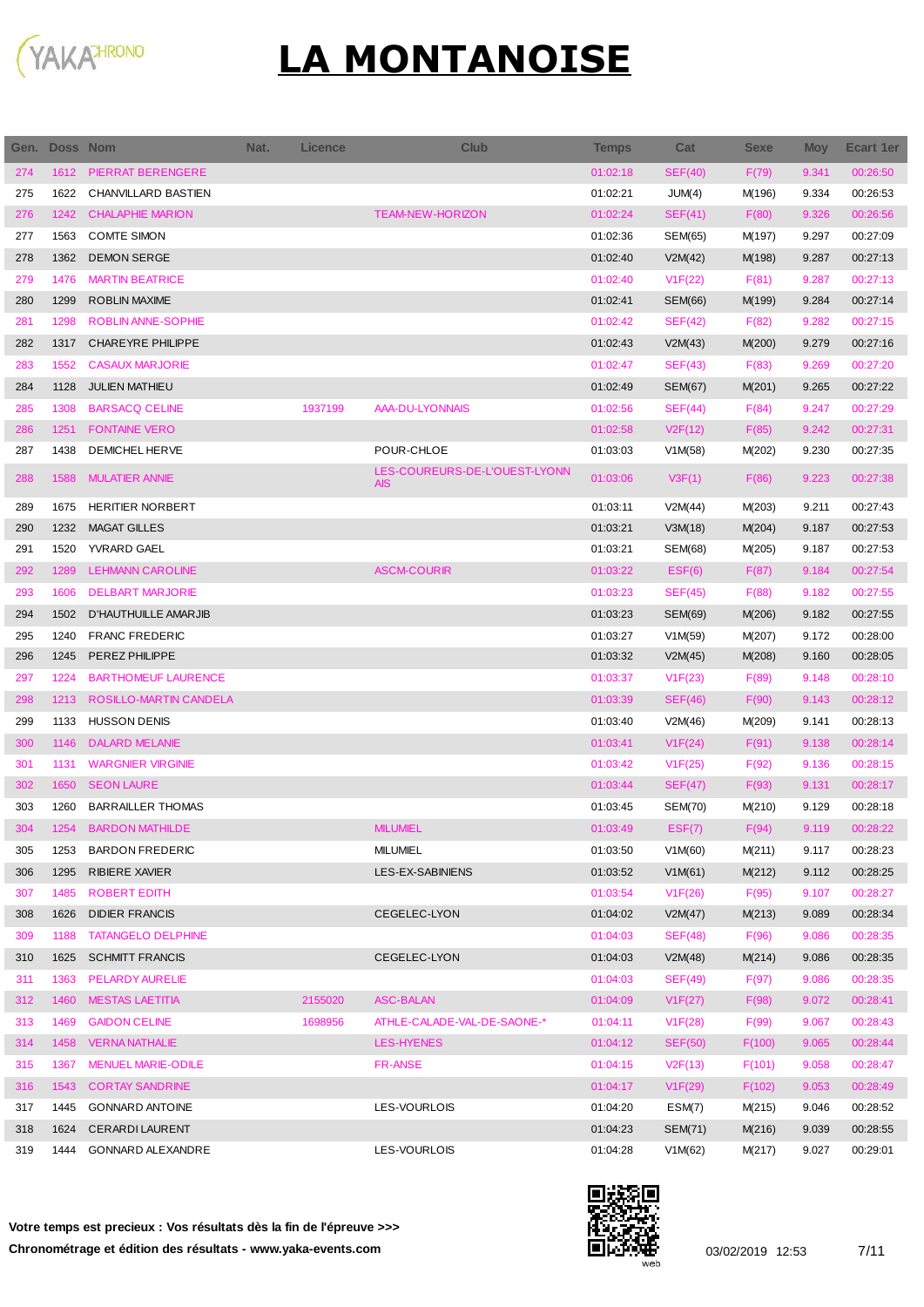

| Gen.       | <b>Doss Nom</b> |                                                | Nat. | <b>Licence</b>     | <b>Club</b>                          | <b>Temps</b>         | Cat                | <b>Sexe</b> | <b>Moy</b> | <b>Ecart 1er</b>     |
|------------|-----------------|------------------------------------------------|------|--------------------|--------------------------------------|----------------------|--------------------|-------------|------------|----------------------|
| 320        | 1239            | <b>FRANC ELENA</b>                             |      |                    |                                      | 01:04:30             | <b>SEF(51)</b>     | F(103)      | 9.023      | 00:29:03             |
| 321        | 1347            | <b>DONZELLE VALERIE</b>                        |      |                    | <b>TEAM-NEW-HORIZON</b>              | 01:04:32             | <b>SEF(52)</b>     | F(104)      | 9.018      | 00:29:05             |
| 322        | 1257            | <b>NGUYEN CELINE</b>                           |      |                    | LES-INGE.-SPEC.                      | 01:04:35             | <b>SEF(53)</b>     | F(105)      | 9.011      | 00:29:08             |
| 323        | 1182            | <b>DEVRIEUX GERALDINE</b>                      |      |                    | <b>ASC-MIONNAY</b>                   | 01:04:40             | V1F(30)            | F(106)      | 9          | 00:29:13             |
| 324        | 1278            | <b>DUSSAUGE CORINNE</b>                        |      |                    | <b>ASC-MIONNAY</b>                   | 01:04:41             | V2F(14)            | F(107)      | 8.997      | 00:29:14             |
| 325        | 1286            | <b>LEHMANN BENEDICTE</b>                       |      |                    | <b>ASCM-COURIR</b>                   | 01:04:41             | V2F(15)            | F(108)      | 8.997      | 00:29:14             |
| 326        | 359             | <b>DUBOURG ISABELLE</b>                        |      |                    |                                      | 01:04:41             | V2F(16)            | F(109)      | 8.997      | 00:29:14             |
| 327        | 1142            | <b>BAUP YANN</b>                               |      |                    |                                      | 01:04:43             | <b>SEM(72)</b>     | M(218)      | 8.993      | 00:29:16             |
| 328        | 1322            | <b>BOINOT ROBIN</b>                            |      |                    |                                      | 01:04:43             | <b>SEM(73)</b>     | M(219)      | 8.993      | 00:29:16             |
| 329        | 1141            | <b>BAUP ANGELIQUE</b>                          |      |                    |                                      | 01:04:44             | <b>SEF(54)</b>     | F(110)      | 8.990      | 00:29:17             |
| 330        | 1475            | <b>MEYZONNIER MURIELLE</b>                     |      |                    | <b>JOCEL</b>                         | 01:04:48             | V2F(17)            | F(111)      | 8.981      | 00:29:21             |
| 331        | 1533            | <b>SEMPERE MURIEL</b>                          |      |                    | <b>JOCEL</b>                         | 01:04:48             | V2F(18)            | F(112)      | 8.981      | 00:29:21             |
| 332        | 1258            | <b>LE-BERRE CATHY</b>                          |      |                    |                                      | 01:04:53             | <b>SEF(55)</b>     | F(113)      | 8.969      | 00:29:26             |
| 333        | 1112            | LEFEBVRE AUDREY                                |      |                    |                                      | 01:04:54             | V1F(31)            | F(114)      | 8.967      | 00:29:27             |
| 334        | 1115            | <b>GRIVET GUILLAUME</b>                        |      |                    | <b>GUILLAUME</b>                     | 01:04:54             | <b>SEM(74)</b>     | M(220)      | 8.967      | 00:29:27             |
| 335        | 1114            | <b>HORNAC STEPHANIE</b>                        |      |                    |                                      | 01:04:55             | <b>SEF(56)</b>     | F(115)      | 8.965      | 00:29:28             |
| 336        | 1269            | <b>VASLET ALINE</b>                            |      |                    |                                      | 01:05:03             | V2F(19)            | F(116)      | 8.946      | 00:29:35             |
| 337        | 1167            | <b>BAYON CEDRIC</b>                            |      |                    |                                      | 01:05:09             | V1M(63)            | M(221)      | 8.933      | 00:29:41             |
| 338        | 1392            | <b>MARTIN MARINE</b>                           |      | 1984492            | <b>CASCOL-ATHLETISME</b>             | 01:05:13             | <b>SEF(57)</b>     | F(117)      | 8.924      | 00:29:45             |
| 339        | 1441            | RAMEL JEAN-FRANCOIS                            |      |                    |                                      | 01:05:21             | V3M(19)            | M(222)      | 8.905      | 00:29:53             |
| 340        | 1216            | <b>CHAPEL NATHALIE</b>                         |      | 1460198            | ATHLE-CALADE-VAL-DE-SAONE-*          | 01:05:22             | V2F(20)            | F(118)      | 8.903      | 00:29:54             |
| 341        | 1280            | <b>BRENEUR ZOE</b>                             |      |                    |                                      | 01:06:11             | JUF(3)             | F(119)      | 8.793      | 00:30:43             |
| 342        | 1422            | <b>BARACAND CAMILLE</b>                        |      |                    |                                      | 01:06:13             | SEM(75)            | M(223)      | 8.789      | 00:30:45             |
| 343        | 1479            | <b>CAZADAMONT MARIETTE</b>                     |      |                    |                                      | 01:06:15             | <b>SEF(58)</b>     | F(120)      | 8.784      | 00:30:47             |
| 344        | 1399            | PONCET VALENTINE                               |      |                    |                                      | 01:06:20             | V1F(32)            | F(121)      | 8.773      | 00:30:52             |
| 345        | 1405            | <b>CHATEL NELLY</b>                            |      |                    |                                      | 01:06:21             | V1F(33)            | F(122)      | 8.771      | 00:30:53             |
| 346        | 1138            | <b>SOURD LORIANE</b>                           |      |                    | <b>PCR</b>                           | 01:06:31             | <b>SEF(59)</b>     | F(123)      | 8.749      | 00:31:04             |
| 347        | 1649            | <b>KPANOU LAETITIA</b>                         |      |                    |                                      | 01:06:33             | <b>SEF(60)</b>     | F(124)      | 8.745      | 00:31:06             |
| 348        | 1629            | <b>STANDAERT NATHALIE</b>                      |      |                    |                                      | 01:06:39             | <b>SEF(61)</b>     | F(125)      | 8.732      | 00:31:12             |
| 349        | 1628            | STANDAERT GILLES                               |      |                    |                                      | 01:06:40             | V3M(20)            | M(224)      | 8.73       | 00:31:13             |
| 350        | 1270            | MOURETIN DOMINIQUE                             |      |                    |                                      | 01:06:44             | V3F(2)             | F(126)      | 8.721      | 00:31:17             |
| 351        | 1455            | MORTREUX JEANNE                                |      |                    | <b>FR'ANSE</b>                       | 01:06:45             | V2F(21)            | F(127)      | 8.719      | 00:31:18             |
| 352        | 1454            | PINNA LAURENT                                  |      |                    | FR-ANSE                              | 01:06:46             | V2M(49)            | M(225)      | 8.716      | 00:31:19             |
| 353        | 1336            | <b>CAVASSILA SOPHIE</b>                        |      |                    |                                      | 01:06:50             | V1F(34)            | F(128)      | 8.708      | 00:31:23             |
| 354        | 1396            | <b>ALLIX CHARLOTTE</b>                         |      |                    | CHA-&-BROCHETTE                      | 01:06:51             | <b>SEF(62)</b>     | F(129)      | 8.706      | 00:31:24             |
| 355        | 1395            | <b>BROCHET LEA</b>                             |      |                    | CHA-&-BROCHETTE                      | 01:06:51             | <b>SEF(63)</b>     | F(130)      | 8.706      | 00:31:24             |
| 356        | 1699            | <b>MEYER LAURENCE</b>                          |      |                    | <b>ACVS</b>                          | 01:06:53             | V3F(3)             | F(131)      | 8.701      | 00:31:26             |
| 357<br>358 | 1641<br>1644    | NOCA DOMINIQUE<br><b>MERLIN MARIE-FRANCE</b>   |      | 1932820<br>1861439 | <b>ASC-BALAN</b><br><b>ASC-BALAN</b> | 01:06:55<br>01:06:56 | V2F(22)            | F(132)      | 8.697      | 00:31:28<br>00:31:29 |
|            | 1402            |                                                |      |                    |                                      |                      | V1F(35)<br>V3M(21) | F(133)      | 8.695      |                      |
| 359<br>360 | 1415            | <b>BARRIERE CLAUDE</b><br><b>JULIEN MARION</b> |      |                    |                                      | 01:07:00<br>01:07:04 |                    | M(226)      | 8.686      | 00:31:32<br>00:31:36 |
|            |                 | <b>GODARD-PINIER</b>                           |      |                    |                                      |                      | V1F(36)            | F(134)      | 8.677      |                      |
| 361        | 1577            | <b>ANNE-CLAIRE</b>                             |      | 1960173            | ATHLETIC-CLUB-TASSIN                 | 01:07:13             | V1F(37)            | F(135)      | 8.658      | 00:31:45             |
| 362        | 1297            | <b>SERRES MARIE-HELENE</b>                     |      |                    | <b>GEOCOUCOU</b>                     | 01:07:23             | V2F(23)            | F(136)      | 8.637      | 00:31:55             |
| 363        | 1300            | SAUTRON MATTHIEU                               |      |                    |                                      | 01:07:30             | SEM(76)            | M(227)      | 8.622      | 00:32:03             |
| 364        | 1321            | <b>BOINOT LUCAS</b>                            |      |                    |                                      | 01:07:33             | <b>SEM(77)</b>     | M(228)      | 8.615      | 00:32:06             |
| 365        | 1158            | <b>NUCCIO SYLVIE</b>                           |      |                    |                                      | 01:07:37             | V2F(24)            | F(137)      | 8.607      | 00:32:10             |

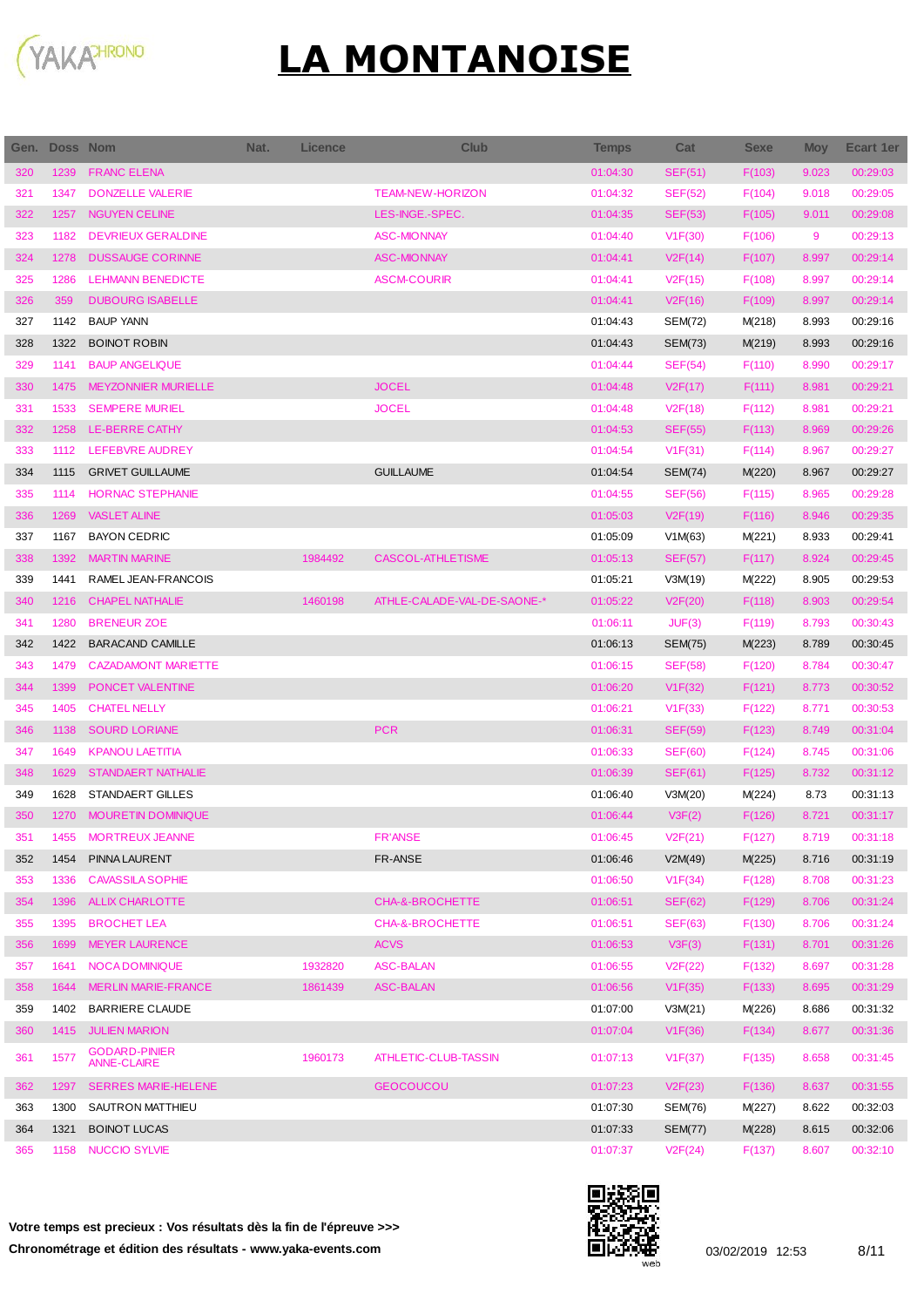

I

| Gen. | <b>Doss Nom</b> |                               | Nat. | <b>Licence</b> | <b>Club</b>                                        | Temps    | Cat            | <b>Sexe</b> | <b>Moy</b> | Ecart 1er |
|------|-----------------|-------------------------------|------|----------------|----------------------------------------------------|----------|----------------|-------------|------------|-----------|
| 366  | 1121            | <b>ELIE FREDERIC</b>          |      |                |                                                    | 01:07:46 | V1M(64)        | M(229)      | 8.588      | 00:32:19  |
| 367  | 1527            | <b>GAUCHERAND LUC</b>         |      |                | <b>JOCEL</b>                                       | 01:07:46 | V3M(22)        | M(230)      | 8.588      | 00:32:19  |
| 368  | 1122            | <b>ELIE CLEMENCE</b>          |      |                |                                                    | 01:07:46 | V1F(38)        | F(138)      | 8.588      | 00:32:19  |
| 369  | 1526            | <b>BOUREL SANDRINE</b>        |      |                | <b>JOCEL</b>                                       | 01:07:48 | V1F(39)        | F(139)      | 8.584      | 00:32:21  |
| 370  | 1268            | <b>MOINS CLAIRE</b>           |      |                |                                                    | 01:07:51 | SEF(64)        | F(140)      | 8.577      | 00:32:24  |
| 371  | 1217            | <b>BISUTTI CHRISTELLE</b>     |      | 2024349        | SAINT-AMAND-MONTROND-BOISCHAU<br><b>T-ATHLETIC</b> | 01:07:57 | <b>SEF(65)</b> | F(141)      | 8.565      | 00:32:30  |
| 372  | 1103            | <b>MALIN CHRISTEL</b>         |      |                |                                                    | 01:07:58 | V1F(40)        | F(142)      | 8.563      | 00:32:31  |
| 373  | 1370            | <b>GAUDART BEUBEU</b>         |      |                | <b>BONZAI</b>                                      | 01:07:58 | SEM(78)        | M(231)      | 8.563      | 00:32:31  |
| 374  | 1394            | <b>LEBAUD CAMILLE</b>         |      | 2160588        | <b>CASCOL-ATHLETISME</b>                           | 01:07:59 | V1F(41)        | F(143)      | 8.560      | 00:32:32  |
| 375  | 1371            | DE-RUEDA MILO                 |      |                | <b>BONZAI</b>                                      | 01:07:59 | SEM(79)        | M(232)      | 8.560      | 00:32:32  |
| 376  | 1568            | COQUILLAUD CHARLOTTE          |      |                |                                                    | 01:07:59 | <b>SEF(66)</b> | F(144)      | 8.560      | 00:32:32  |
| 377  | 1273            | <b>DANGOISSE GERSENDE</b>     |      |                |                                                    | 01:08:04 | <b>SEF(67)</b> | F(145)      | 8.550      | 00:32:36  |
| 378  | 1620            | <b>DURAND AMELIE</b>          |      |                |                                                    | 01:08:07 | <b>SEF(68)</b> | F(146)      | 8.544      | 00:32:39  |
| 379  | 1672            | PINEAU MARIE-LAURE            |      | 1743982        | ATHLE-CALADE-VAL-DE-SAONE-*                        | 01:08:08 | V2F(25)        | F(147)      | 8.542      | 00:32:40  |
| 380  | 1288            | <b>BERANGER ANA</b>           |      |                |                                                    | 01:08:15 | V2F(26)        | F(148)      | 8.527      | 00:32:47  |
| 381  | 1291            | <b>RENIER MARIE-CHRISTINE</b> |      | 1679293        | ATHLETIC-CLUB-TASSIN                               | 01:08:18 | V2F(27)        | F(149)      | 8.521      | 00:32:50  |
| 382  | 1156            | <b>ABIDI SABRINA</b>          |      |                |                                                    | 01:08:29 | <b>SEF(69)</b> | F(150)      | 8.498      | 00:33:02  |
| 383  | 1473            | <b>SAID-ALI ATTUYA</b>        |      |                |                                                    | 01:08:35 | <b>SEF(70)</b> | F(151)      | 8.486      | 00:33:08  |
| 384  | 1474            | <b>JUDET NICOLAS</b>          |      |                |                                                    | 01:08:35 | <b>SEM(80)</b> | M(233)      | 8.486      | 00:33:08  |
| 385  | 1407            | <b>SAUSSOLALEXANDRA</b>       |      |                | <b>CLUB-SPORTS-DIMANCHE</b>                        | 01:09:15 | V1F(42)        | F(152)      | 8.404      | 00:33:47  |
| 386  | 1553            | <b>CELLE BLANDINE</b>         |      |                |                                                    | 01:09:32 | <b>SEF(71)</b> | F(153)      | 8.370      | 00:34:05  |
| 387  | 1420            | <b>COMBIER LUDIVINE</b>       |      |                |                                                    | 01:09:46 | <b>SEF(72)</b> | F(154)      | 8.342      | 00:34:19  |
| 388  | 1229            | <b>DOLOTY PASCALE</b>         |      |                |                                                    | 01:09:53 | V2F(28)        | F(155)      | 8.328      | 00:34:26  |
| 389  | 1387            | <b>JARLET GUYLAINE</b>        |      | 1610896        | <b>CASCOL-ATHLETISME</b>                           | 01:10:08 | V2F(29)        | F(156)      | 8.298      | 00:34:40  |
| 390  | 1561            | <b>BORDIGNON JACQUES</b>      |      |                | <b>JCBB</b>                                        | 01:10:14 | V3M(23)        | M(234)      | 8.286      | 00:34:46  |
| 391  | 1560            | <b>BARRIOL CHANTAL</b>        |      |                | <b>JCBB</b>                                        | 01:10:15 | V1F(43)        | F(157)      | 8.284      | 00:34:47  |
| 392  | 1446            | <b>BESSON CELINE</b>          |      |                |                                                    | 01:10:17 | V1F(44)        | F(158)      | 8.280      | 00:34:49  |
| 393  | 1416            | <b>THION GREGORY</b>          |      |                |                                                    | 01:10:33 | SEM(81)        | M(235)      | 8.249      | 00:35:06  |
| 394  | 1486            | <b>BARTHEL STEPHANIE</b>      |      |                |                                                    | 01:10:56 | V1F(45)        | F(159)      | 8.204      | 00:35:29  |
| 395  | 1487            | <b>DUCHAMP NELLY</b>          |      |                |                                                    | 01:10:56 | V2F(30)        | F(160)      | 8.204      | 00:35:29  |
| 396  |                 | 1153 ROUX CHRISTELLE          |      |                |                                                    | 01:11:18 | V1F(46)        | F(161)      | 8.162      | 00:35:50  |
| 397  | 1381            | BOURDOISEAU THEO              |      |                |                                                    | 01:11:26 | CAM(7)         | M(236)      | 8.147      | 00:35:58  |
| 398  | 1380            | <b>BOURDOISEAU GAEL</b>       |      |                |                                                    | 01:11:27 | V1M(65)        | M(237)      | 8.145      | 00:36:00  |
| 399  | 1111            | <b>GALICE TATIANA</b>         |      |                |                                                    | 01:12:00 | <b>SEF(73)</b> | F(162)      | 8.083      | 00:36:32  |
| 400  | 1372            | <b>CHEVALIER CLEMENCE</b>     |      |                |                                                    | 01:12:03 | SEF(74)        | F(163)      | 8.077      | 00:36:35  |
| 401  | 1373            | <b>ENAUD CHARLOTTE</b>        |      |                |                                                    | 01:12:12 | <b>SEF(75)</b> | F(164)      | 8.060      | 00:36:44  |
| 402  | 1359            | LENARD NICOLE                 |      |                | FOOTING-RUNNING-A-ANSE                             | 01:12:12 | V4F(1)         | F(165)      | 8.060      | 00:36:44  |
| 403  | 1337            | <b>LIBBRECHT TIPHAINE</b>     |      |                | <b>JGV</b>                                         | 01:12:13 | <b>SEF(76)</b> | F(166)      | 8.059      | 00:36:45  |
| 404  |                 | 1524 CARRASCO DAVID           |      | 1922240        | AAA-DU-LYONNAIS                                    | 01:12:13 | <b>SEM(82)</b> | M(238)      | 8.059      | 00:36:45  |
| 405  | 1417            | PETIOT CHRISTINE              |      |                | <b>LAISSE-COURIR</b>                               | 01:12:21 | V1F(47)        | F(167)      | 8.044      | 00:36:53  |
| 406  | 1340            | RAC CHLOE                     |      |                | <b>JGV</b>                                         | 01:12:22 | <b>SEF(77)</b> | F(168)      | 8.042      | 00:36:54  |
| 407  | 1523            | <b>RIVIER BLANDINE</b>        |      |                |                                                    | 01:12:30 | V1F(48)        | F(169)      | 8.027      | 00:37:03  |
| 408  |                 | 1365 FLATOT CHARLEY           |      |                | <b>JGV</b>                                         | 01:12:39 | <b>SEF(78)</b> | F(170)      | 8.011      | 00:37:12  |
| 409  | 1538            | <b>COMTE LEA</b>              |      |                | LA-P'TITE-FOUINE-OU-LA-FUTURE-CH<br>ALON-?         | 01:13:07 | <b>SEF(79)</b> | F(171)      | 7.959      | 00:37:39  |
| 410  |                 | 1391 LOMONTE SYLVIE           |      | 1984408        | CASCOL-ATHLETISME                                  | 01:13:10 | V2F(31)        | F(172)      | 7.954      | 00:37:42  |

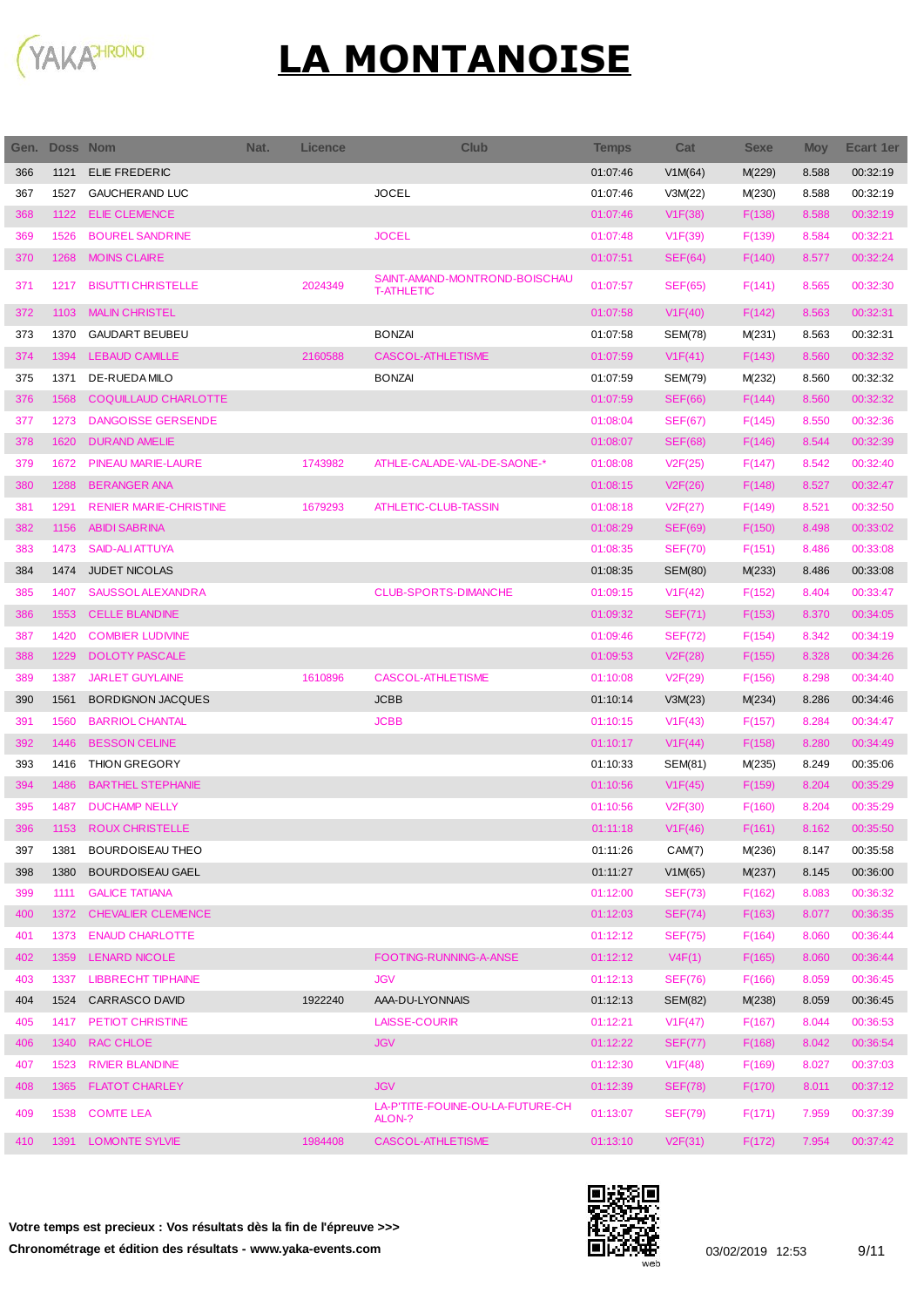

| Gen. | Doss Nom |                                           | Nat. | <b>Licence</b> | <b>Club</b>              | <b>Temps</b> | Cat                  | <b>Sexe</b> | <b>Moy</b> | Ecart 1er |
|------|----------|-------------------------------------------|------|----------------|--------------------------|--------------|----------------------|-------------|------------|-----------|
| 411  | 1210     | <b>VIAL HALIMA</b>                        |      |                |                          | 01:13:17     | V1F(49)              | F(173)      | 7.941      | 00:37:49  |
| 412  | 1384     | <b>CHASSON FLORENCE</b>                   |      | 1984453        | <b>CASCOL-ATHLETISME</b> | 01:13:19     | V1F(50)              | F(174)      | 7.938      | 00:37:51  |
| 413  | 1386     | <b>BERRAMARLENE</b>                       |      | 1777400        | <b>CASCOL-ATHLETISME</b> | 01:13:20     | V1F(51)              | F(175)      | 7.936      | 00:37:52  |
| 414  | 1237     | <b>BARRIER JADE</b>                       |      |                |                          | 01:13:21     | CAF(1)               | F(176)      | 7.934      | 00:37:53  |
| 415  | 1385     | <b>CHASSON JEROME</b>                     |      | 1984463        | CASCOL-ATHLETISME        | 01:13:21     | V1M(66)              | M(239)      | 7.934      | 00:37:53  |
| 416  | 1117     | <b>FREYS SYLVIE</b>                       |      |                | THE-SPARTAN-TURTLES      | 01:13:24     | V1F(52)              | F(177)      | 7.929      | 00:37:56  |
| 417  | 1637     | <b>COLLAS MARIE-JOSEPHE</b>               |      |                |                          | 01:13:30     | V2F(32)              | F(178)      | 7.918      | 00:38:03  |
| 418  | 1607     | <b>LENGRAIS GAELLE</b>                    |      |                | <b>MC-TEAM</b>           | 01:13:45     | V1F(53)              | F(179)      | 7.891      | 00:38:18  |
| 419  | 1263     | <b>SERBAC LAURENCE</b>                    |      |                | <b>FR'ANSE</b>           | 01:13:50     | V3F(4)               | F(180)      | 7.882      | 00:38:23  |
| 420  | 1541     | <b>PETEUILADRIEN</b>                      |      |                |                          | 01:13:56     | <b>SEM(83)</b>       | M(240)      | 7.871      | 00:38:29  |
| 421  | 1334     | <b>THONIEL DOMINIQUE</b>                  |      |                |                          | 01:13:59     | V2F(33)              | F(181)      | 7.866      | 00:38:32  |
| 422  | 1249     | <b>CHAILLOT ERIC</b>                      |      |                | CORCY-ENDURANCE          | 01:14:00     | V2M(50)              | M(241)      | 7.864      | 00:38:32  |
| 423  | 1316     | PAILLASSON PHILIPPE                       |      |                |                          | 01:14:00     | V3M(24)              | M(242)      | 7.864      | 00:38:32  |
| 424  | 1136     | POYARD JENNIFER                           |      |                | THE-SPARTAN-TURTLES      | 01:14:21     | <b>SEF(80)</b>       | F(182)      | 7.827      | 00:38:53  |
| 425  | 1149     | <b>ROME STEPHANIE</b>                     |      |                | <b>LILI-LOU</b>          | 01:14:23     | SEF(81)              | F(183)      | 7.824      | 00:38:55  |
| 426  | 1522     | <b>HEGRON IMELDA</b>                      |      |                | <b>MC</b>                | 01:14:31     | V1F(54)              | F(184)      | 7.810      | 00:39:04  |
| 427  | 1184     | <b>SENAL JACKY</b>                        |      |                |                          | 01:14:32     | V4M(2)               | M(243)      | 7.808      | 00:39:05  |
| 428  | 1147     | <b>PILLON EMILIE</b>                      |      |                |                          | 01:14:36     | <b>SEF(82)</b>       | F(185)      | 7.801      | 00:39:09  |
| 429  | 1143     | <b>PESIN CHRISTINE</b>                    |      |                |                          | 01:14:37     | V1F(55)              | F(186)      | 7.799      | 00:39:10  |
| 430  | 1307     | PFEIFFER CORALIE                          |      |                |                          | 01:14:37     | V1F(56)              | F(187)      | 7.799      | 00:39:10  |
| 431  | 1692     | <b>DEVELLE HELENE</b>                     |      |                |                          | 01:14:40     | <b>SEF(83)</b>       | F(188)      | 7.794      | 00:39:13  |
| 432  | 1151     | <b>RUIZ MARILYNE</b>                      |      |                |                          | 01:14:50     | <b>SEF(84)</b>       | F(189)      | 7.777      | 00:39:23  |
| 433  | 1388     | <b>DEVOS ODILE</b>                        |      | 1864194        | <b>CASCOL-ATHLETISME</b> | 01:14:51     | V2F(34)              | F(190)      | 7.775      | 00:39:24  |
| 434  | 1310     | PERCHE PHILIPPE                           |      |                | <b>GEOCOUCOU</b>         | 01:14:57     | V3M(25)              | M(244)      | 7.765      | 00:39:30  |
| 435  | 1309     | <b>ROUGE CATHERINE</b>                    |      |                | <b>GEOCOUCOU</b>         | 01:14:58     | V2F(35)              | F(191)      | 7.763      | 00:39:31  |
| 436  | 1155     | <b>SCHMITTER AURELIE</b>                  |      |                |                          | 01:15:08     | <b>SEF(85)</b>       | F(192)      | 7.746      | 00:39:40  |
| 437  | 1389     | <b>MORON SOPHIE</b>                       |      | 1550433        | <b>CASCOL-ATHLETISME</b> | 01:15:17     | V1F(57)              | F(193)      | 7.730      | 00:39:49  |
| 438  | 1600     | PURCELL-MOUSSAULT<br><b>ELEONORA</b>      |      |                |                          | 01:15:19     | V2F(36)              | F(194)      | 7.727      | 00:39:51  |
| 439  | 1235     | <b>RISSOAN AUDREY</b>                     |      |                | <b>FILOUTES</b>          | 01:15:20     | <b>SEF(86)</b>       | F(195)      | 7.725      | 00:39:52  |
| 440  | 1234     | <b>RISSOAN AMANDINE</b>                   |      |                | <b>FILOUTES</b>          | 01:15:21     | <b>SEF(87)</b>       | F(196)      | 7.723      | 00:39:53  |
| 441  |          | 1593 LESAGE ANNE                          |      |                |                          | 01:15:27     | V <sub>2</sub> F(37) | F(197)      | 7.713      | 00:40:00  |
| 442  | 1368     | <b>HUANG CHENCHENG</b>                    |      |                |                          | 01:15:31     | <b>SEF(88)</b>       | F(198)      | 7.706      | 00:40:04  |
| 443  | 1202     | <b>USUBELLI VIOLAINE</b>                  |      |                |                          | 01:15:32     | V1F(58)              | F(199)      | 7.705      | 00:40:05  |
| 444  | 1206     | <b>MAMMERILOUIZA</b>                      |      |                | <b>LES-GAZELLES</b>      | 01:15:32     | V2F(38)              | F(200)      | 7.705      | 00:40:05  |
| 445  | 1207     | <b>CHANOINE VALERIE</b>                   |      |                | <b>LES-GAZELLES</b>      | 01:15:32     | V1F(59)              | F(201)      | 7.705      | 00:40:05  |
| 446  | 1556     | <b>CAYET NADEGE</b>                       |      |                | <b>ASM-RUNNING</b>       | 01:16:21     | <b>SEF(89)</b>       | F(202)      | 7.622      | 00:40:53  |
| 447  | 1548     | <b>SAUZAY CARINE</b>                      |      |                |                          | 01:16:22     | V1F(60)              | F(203)      | 7.621      | 00:40:54  |
| 448  | 1662     | <b>FIORANI MURIEL</b>                     |      |                | <b>LA-BRESSOL'LINE</b>   | 01:16:35     | V2F(39)              | F(204)      | 7.599      | 00:41:08  |
| 449  | 1663     | <b>EPINAT-CORTINOVIS</b><br><b>RACHEL</b> |      |                |                          | 01:16:55     | V1F(61)              | F(205)      | 7.566      | 00:41:28  |
| 450  | 1275     | JOUBERT PASCAL                            |      |                |                          | 01:17:03     | V2M(51)              | M(245)      | 7.553      | 00:41:35  |
| 451  | 1664     | JOUBERT CATHERINE                         |      |                | <b>CORCY-ENDURANCE</b>   | 01:17:04     | V2F(40)              | F(206)      | 7.551      | 00:41:36  |
| 452  | 1638     | MERIGNIEUX NATHALIE                       |      |                |                          | 01:17:28     | V2F(41)              | F(207)      | 7.512      | 00:42:01  |
| 453  | 1539     | <b>DENIS MAUD</b>                         |      |                |                          | 01:17:31     | <b>SEF(90)</b>       | F(208)      | 7.508      | 00:42:04  |
| 454  | 1305     | ROBLIN JEAN-MICHEL                        |      |                |                          | 01:17:40     | V3M(26)              | M(246)      | 7.493      | 00:42:13  |
| 455  | 1492     | <b>TAPONAT CHARLES</b>                    |      |                |                          | 01:17:46     | V2M(52)              | M(247)      | 7.483      | 00:42:19  |